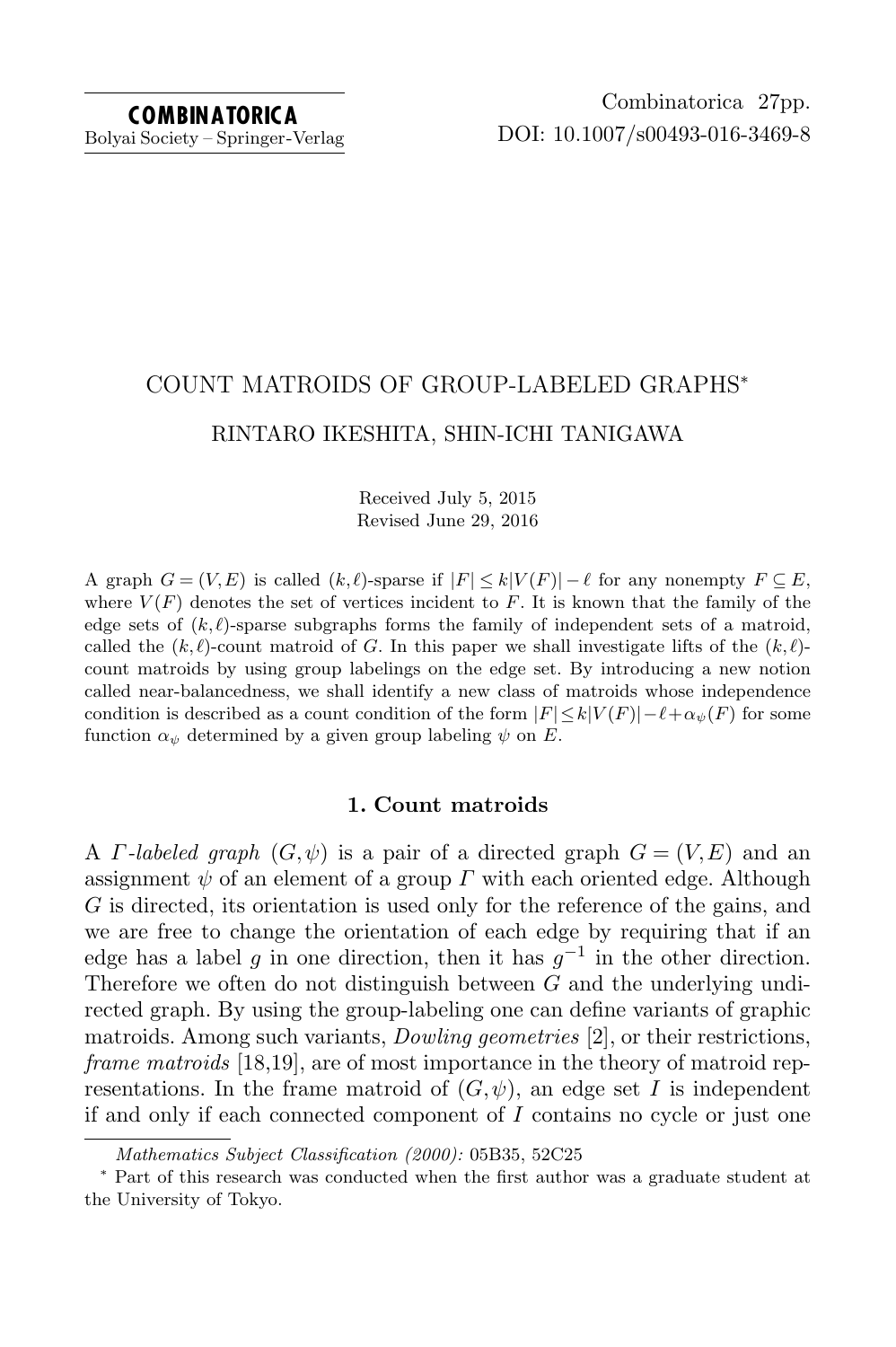cycle which is unbalanced, i.e., the total gain through the cycle is not equal to the identity. By extending the notion of balancedness to any edge subsets such that  $F \subseteq E$  is unbalanced (resp. balanced) if it contains (resp. does not contain) an unbalanced cycle, the independence condition in the frame matroid can be equivalently written as

(1) 
$$
|F| \le |V(F)| - 1 + \begin{cases} 0 & \text{if } F \text{ is balanced} \\ 1 & \text{otherwise} \end{cases} \qquad (\emptyset \ne F \subseteq I),
$$

where  $V(F)$  denotes the set of vertices incident to F. Notice that, if we ignore the last term, this condition is nothing but the independence condition in the graphic matroid of  $G$ , and hence the count condition exhibits how the graphic matroid is lifted (see [\[17\]](#page-25-3) for a discussion based on submodular functions).

There is a natural generalization of the count condition for cycle-freeness, known as  $(k, \ell)$ -sparsity. We say that an edge set I is  $(k, \ell)$ -sparse if  $|F|$  <  $k|V(F)|-\ell$  holds for any nonempty  $F \subseteq I$ . It is known that the set of  $(k, \ell)-1$ sparse edge sets in G forms a matroid on E, called the  $(k, \ell)$ -count matroid of G. For  $k \ge \ell$ , the  $(k, \ell)$ -count matroids appear in several contexts in graph theory and combinatorial optimization as they are the unions of copies of the graphic matroid and the bicircular matroid (see, e.g., [\[4\]](#page-25-4)), and in particular the  $(k, k)$ -sparsity condition is Nash-Williams' condition for a graph to be decomposed into k edge-disjoint forests. The  $(k, \ell)$ -count matroids appear in rigidity theory and scene analysis for various kinds of pairs of k and  $\ell$  (see, e.g., [\[16\]](#page-25-5)).

Since the  $(1,1)$ -count matroid coincides with the graphic matroid, it is natural to ask when a count condition of the form

<span id="page-1-0"></span>(2) 
$$
|F| \le k|V(F)| - \ell + \alpha_{\psi}(F) \qquad (\emptyset \ne F \subseteq I),
$$

for some function  $\alpha_{\psi}$  determined by the group labeling induces a matroid of  $(G, \psi)$ . In this paper we shall establish a general construction of  $\alpha_{\psi}$  for which the count condition induces a matroid. Our work is in fact motivated from characterizations of the rigidity of graphs with symmetry. Recent works on this subject reveal connections of the infinitesimal rigidity of symmetric bar-joint frameworks with count conditions of the form [\(2\)](#page-1-0) on the quotient group-labeled graphs [\[9,](#page-25-6)[10,](#page-25-7)[12,](#page-25-8)[15,](#page-25-9)[7,](#page-25-10)[11\]](#page-25-11), where each symmetry and each rigidity model gives a distinct  $\alpha_{\psi}$ . In Section 2 we give examples, several of which were not known to form matroids before. In this context it is crucial to know whether a necessary count condition forms a matroid or not (see, e.g.,  $[9,10,15,7,11]$  $[9,10,15,7,11]$  $[9,10,15,7,11]$  $[9,10,15,7,11]$  $[9,10,15,7,11]$ .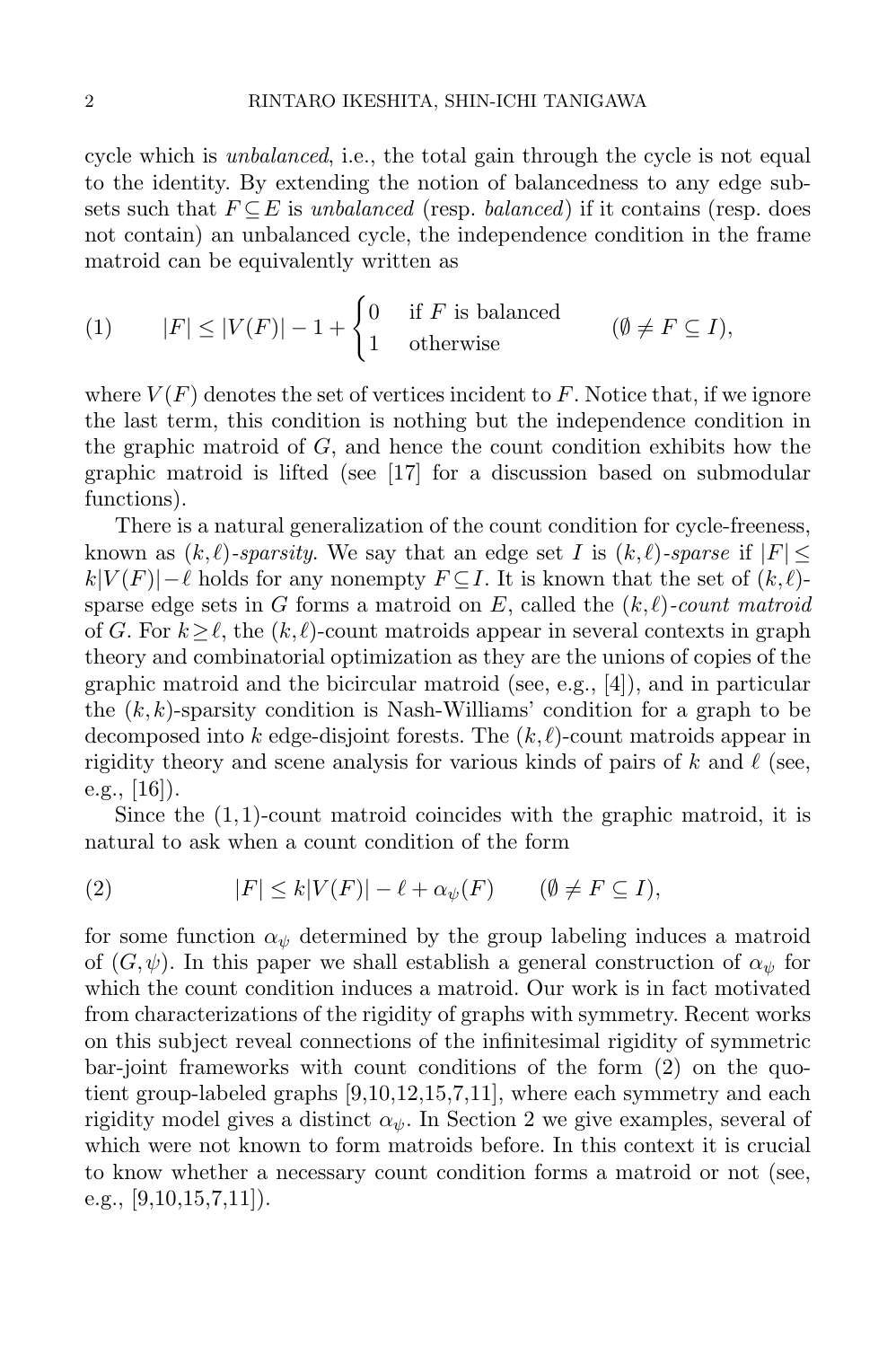Our construction uses more refined properties of group-labelings than balancedness. To explain this we need to introduce some notation. Let  $(G, \psi)$ be a  $\Gamma$ -labeled graph. The set of nonempty connected edge sets in  $G$  is denoted by  $\mathcal{C}(G)$ . A walk in G is a sequence  $W = v_0, e_1, v_1, e_2, \ldots, e_k, v_k$  of vertices and edges such that  $v_{i-1}$  and  $v_i$  are the endvertices of  $e_i$  for every  $1 \leq i \leq k$ . The gain  $\psi(W)$  of the walk W is defined to be  $\psi(e_1)^{\sigma(e_1)} \cdot \psi(e_2)^{\sigma(e_2)}$ .

 $\cdots \psi(e_k)^{\sigma(e_k)}$ , where  $\sigma(e) = 1$  if W traces e in the forward direction and otherwise  $\sigma(e) = -1$ . For  $F \in \mathcal{C}(G)$  and  $v \in V(F)$  let  $\langle F \rangle_{v,w}$  be the subgroup of  $\Gamma$  generated by  $\psi(W)$  for all closed walks W starting at v and using only edges in F. It is known that  $\langle F \rangle_{v,\psi}$  is conjugate to  $\langle F \rangle_{u,\psi}$  for any  $u, v \in V(F)$  (see, e.g., [\[7\]](#page-25-10)). Hence the conjugate class is uniquely determined for each  $F \in \mathcal{C}(G)$ , which is denoted by [F].

For a group  $\Gamma$  and  $S \subseteq \Gamma$ , let  $\langle S \rangle$  be the subgroup generated by elements in S and let  $[S]$  be the conjugate class of  $\langle S \rangle$  in Γ. Also the identity of Γ is denoted by  $1<sub>\Gamma</sub>$ .

We say that a function  $\alpha: 2^{\Gamma} \rightarrow \mathbb{Z}$  is polymatroidal if

- $(c1) \alpha(\emptyset) = 0,$
- (c2)  $\alpha(X) + \alpha(Y) \geq \alpha(X \cup Y) + \alpha(X \cap Y)$  for any  $X, Y \subseteq \Gamma$ ,

(c3)  $\alpha(X) \leq \alpha(Y)$  for any  $X \subseteq Y \subseteq \Gamma$ ,

- $(c4)$   $\alpha(\gamma X \gamma^{-1}) = \alpha(X)$  for any  $X \subseteq \Gamma$  and  $\gamma \in \Gamma$ ,
- (c5)  $\alpha(\langle X \rangle) = \alpha(X)$  for any  $X \subseteq \Gamma$ .

Since  $\alpha$  is closed under taking the closure and the conjugate,  $\alpha$  induces a class function (i.e., a function on the conjugate classes), which is denoted by  $\tilde{\alpha}$ . For  $F \in \mathcal{C}(G)$  we often abbreviate  $\tilde{\alpha}([F])$  by  $\tilde{\alpha}(F)$ .

The following was proved in [\[15\]](#page-25-9).

<span id="page-2-0"></span>**Theorem 1.1 (Tanigawa [\[15\]](#page-25-9)).** Let  $(G, \psi)$  be a *Γ*-labeled graph,  $\alpha: 2^{\Gamma} \rightarrow$  $\{0,1,\ldots,k\}$  be a polymatroidal function. Define  $f_{\alpha} : \mathcal{C}(G) \rightarrow \mathbb{Z}$  by

$$
f_{\alpha}(F) = k|V(F)| - k + \tilde{\alpha}(F) \qquad (F \in \mathcal{C}(G)).
$$

Then the set  $\mathcal{I}_{\alpha}(G) = \{I \subseteq E(G) \mid |F| \leq f_{\alpha}(F) \ \forall F \in C(G) \cap 2^{I}\}\)$  forms the family of independent sets in a matroid.

In this paper we shall extend Theorem [1.1](#page-2-0) for general  $\ell$ . Interestingly, replacing just "k|V(F)|−k" with "k|V(F)|−l" in the definition of  $f_\alpha$  may not produce a matroid in general as shown in Example 3 in the next section, and our extension is achieved by introducing a new notion, called nearbalancedness. Let v be a vertex of  $(G, \psi)$  and  $\{E_1, E_2\}$  be a bipartition of the set of non-loop edges incident to v. If v is not incident to a loop, then a split of  $(G, \psi)$  (at a vertex v with respect  $\{E_1, E_2\}$ ) is defined to be a  $\Gamma$ labeled graph  $(G',\psi')$  obtained from  $(G,\psi)$  by splitting v into two vertices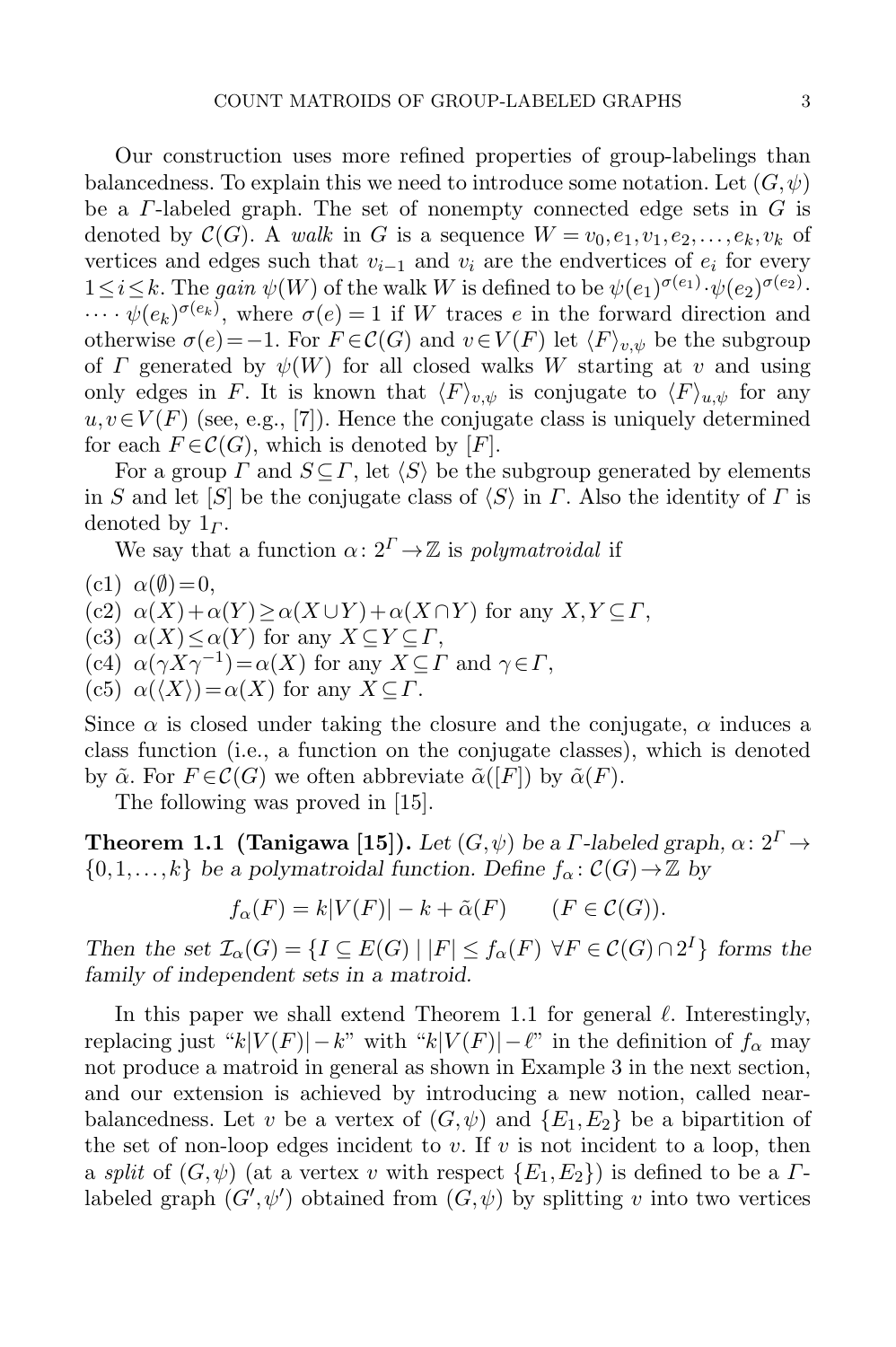$v_1$  and  $v_2$  such that  $v_i$  is incident to all the edges in  $E_i$  for  $i = 1, 2$ . If v is incident to a loop, then the split is defined to be a  $\Gamma$ -labeled graph  $(G',\psi')$ obtained from  $(G, \psi)$  by splitting v into two vertices  $v_1$  and  $v_2$  such that  $v_i$  is incident to the edges in  $E_i$  for  $i = 1, 2$ , each balanced loop at v is connected to  $v_1$ , and each unbalanced loop at v is regarded as an arc from  $v_1$  to  $v_2$ , keeping the group-labeling<sup>1</sup>, where a loop is called *balanced* (resp., unbalanced) if its label is identity (resp., non-indentity).

We say that a connected set  $F$  is near-balanced if it is not balanced and there is a split of  $(G, \psi)$  in which F results in a balanced set.

*Example [1.](#page-4-0)* We give an example of near-balanced sets using Figure 1. Let  $e_1$ denote the edge from  $v_2$  to  $v_3$ , and let  $e_2$  and  $e_3$  denote the edges from  $v_1$  to  $v_2$  with  $\psi(e_2) = 1_\Gamma$  and  $\psi(e_3) = q \neq 1_\Gamma$ , respectively. Consider  $I_1 = E(G) \setminus \{e_1\}$ and  $I_2 = E(G) \setminus \{e_2, e_3\}$  for example. Then  $I_1$  is not near-balanced since it contains two vertex-disjoint unbalanced cycles, and  $I_2$  is near-balanced since it is balanced in a split of  $(G, \psi)$  at  $v_3$ . See Figure [1\(](#page-4-0)d). By the same reason  $I_2 \cup \{e_2\}$  is near-balanced. On the other hand the property of  $I_2 \cup \{e_3\}$  differs according to the order of g. In fact  $I_2 \cup \{e_3\}$  is near-balanced if and only if  $g^2 = 1 \, r$ .

We also remark that, for a polymatroidal function  $\alpha: 2^{\Gamma} \to \{0,1,\ldots,\ell\},\$ there is a unique maximum set  $S \subseteq \Gamma$  with  $\alpha(S) = 0$  and S actually forms a normal subgroup of  $\Gamma$  due to the submodularity and the invariance under conjugation. Hence, taking the quotient of  $\Gamma$  by  $S$ , throughout the paper we may assume that

(c6)  $\alpha({g})\neq0$  for any non-identity  $g\in\Gamma$  and  $\alpha({1_{\Gamma}})=0$ .

A polymatroidal function  $\alpha$  is said to be *normalized* if it satisfies (c6). Note that by (c6) we implicitly assume  $\ell \geq 1$  when  $\Gamma$  is nontrivial.

Now we are ready to state our main theorem for  $\ell \leq k+1$ . The statement for k and  $\ell$  with  $\ell \leq 2k-1$  is given in Section [4.](#page-11-0)

<span id="page-3-0"></span>**Theorem 1.2.** Let k,  $\ell$  be integers with  $k \ge 1$  and  $0 \le \ell \le k+1$ ,  $(G, \psi)$  be a  $\Gamma$ labeled graph,  $\alpha: 2^{\Gamma} \rightarrow \{0,1,\ldots,\ell\}$  be a normalized polymatroidal function such that  $\alpha(\Gamma') \leq k$  for any  $\Gamma' \subseteq \Gamma$  with  $\Gamma' \simeq \mathbb{Z}_2$ . Define  $f_\alpha : C(G) \to \mathbb{Z}$  by

$$
f_{\alpha}(F) = k|V(F)| - \ell + \begin{cases} \min{\{\tilde{\alpha}(F), k\}} & (\text{if } F \text{ is near-balanced})\\ \tilde{\alpha}(F) & (\text{otherwise}). \end{cases}
$$

Then the set  $\mathcal{I}_{\alpha}(G) = \{I \subseteq E(G) \mid |F| \le f_{\alpha}(F) \ \forall F \in C(G) \cap 2^I \}$  forms the family of independent sets in a matroid.

<sup>1</sup> By definition of group-labeled graphs, the label of a loop is freely invertible. So, for an unbalanced loop e at v in  $(G, \psi)$ , the label of the new edge corresponding to e in the split can be either  $\psi(e)$  or  $\psi(e)^{-1}$ .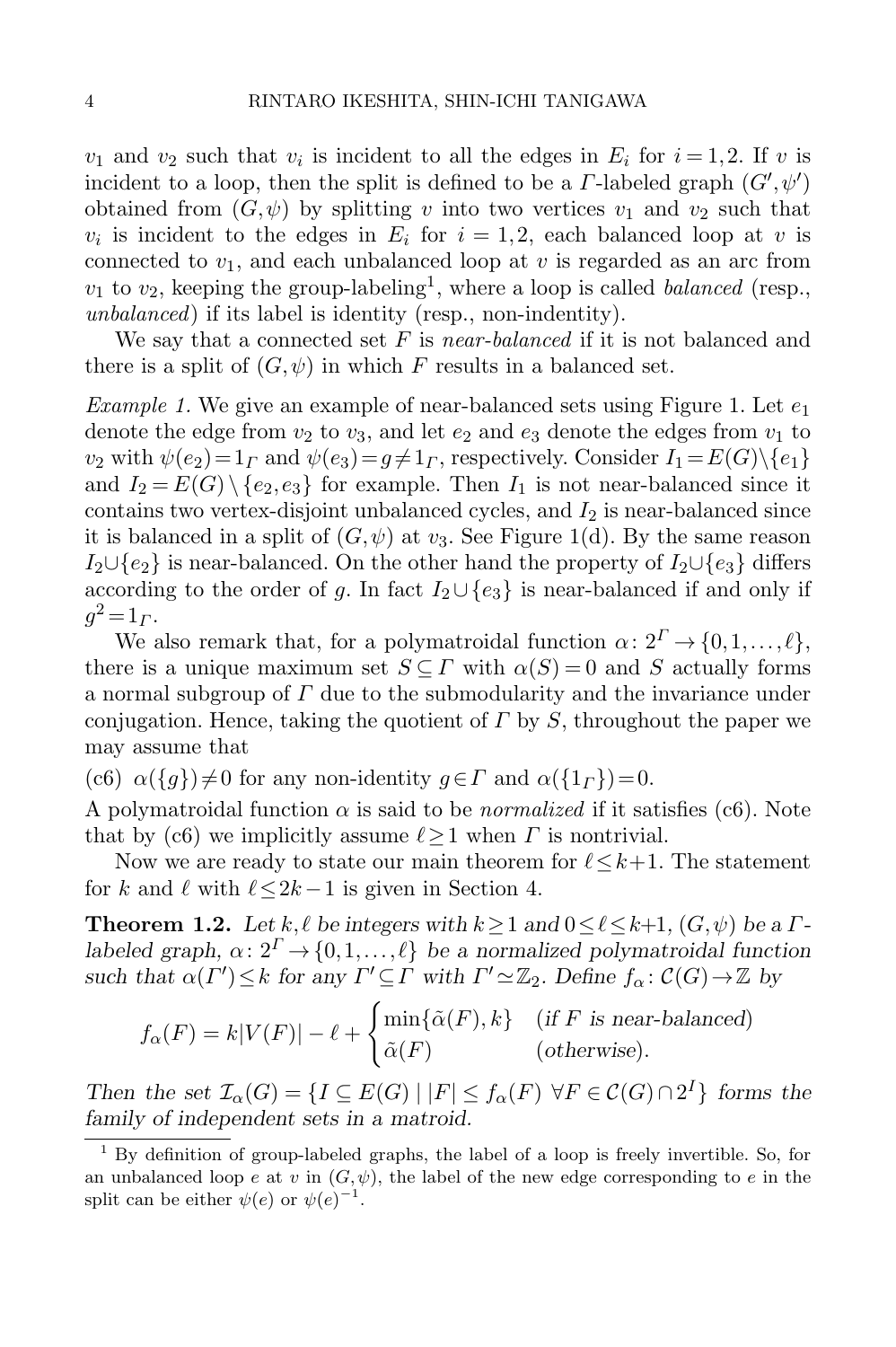

<span id="page-4-0"></span>**Figure 1.** (a) An example of a *Γ*-labeled graph  $(G, \psi)$ , where  $g \in \Gamma$  is not the identity and every non-labeled edge has the identity label  $1<sub>r</sub>$ . (b) A non near-balanced edge set I<sub>1</sub>, (c) a near-balanced edge set I<sub>2</sub>, and (d) I<sub>2</sub> in a split of  $(G, \psi)$  at  $v_3$ .

Examples given in the next section show the necessity of the lifting value condition for near-balanced sets and the value condition for  $\alpha(\mathbb{Z}_2)$  in Theorem [1.2.](#page-3-0)

# 2. Examples of matroids

Here we give examples of matroids given in Theorem [1.2.](#page-3-0)

Example 2. The union of two copies of the frame matroid followed by Dilworth truncation results in a matroid whose independence condition is written by the following count:

$$
|F| \le 2|V(F)| - 3 + \begin{cases} 0 & \text{if } F \text{ is balanced} \\ 2 & \text{otherwise} \end{cases} \qquad (F \in \mathcal{C}(G)).
$$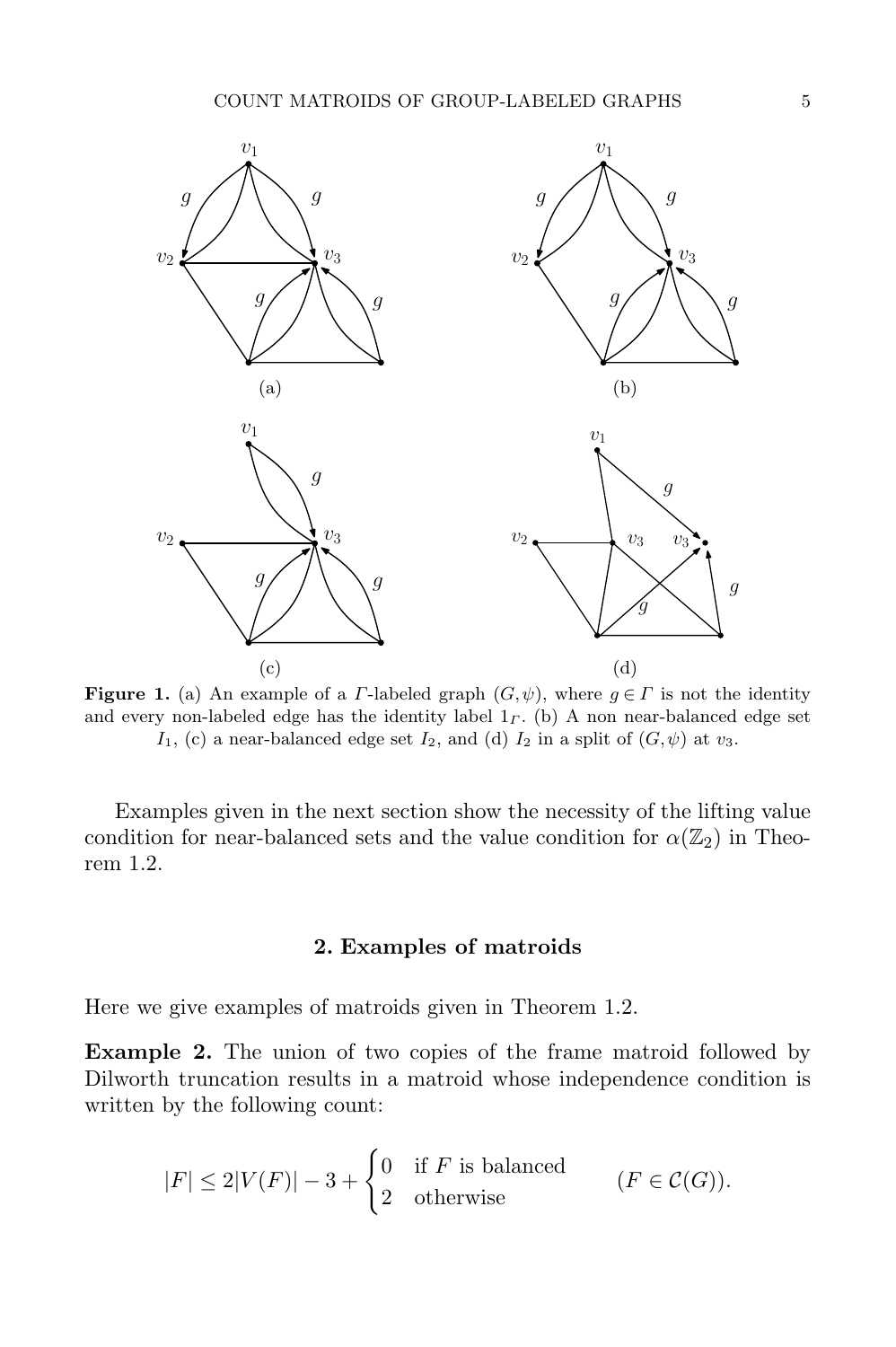

<span id="page-5-0"></span>**Figure 2.** An example of a *Γ*-labeled graph  $(G, \psi)$  not being a matroid in the count condition in Example 3, where  $g \in \Gamma$  is not the identity and every non-labeled edge has label  $1<sub>\Gamma</sub>$ . Let  $e_1$  denote the edge from  $v_1$  to  $v_2$  and  $e_2$  and  $e_3$  denote the edges from  $v_1$  to  $v_3$ with  $\psi(e_2)=1_\Gamma$  and  $\psi(e_3)=g$ , respectively. Then  $E_1=E(G)\setminus\{e_1\}$  and  $E_2=E(G)\setminus\{e_2,e_3\}$ are maximal edge sets satisfying the count condition with distinct cardinalities. Indeed, they are maximal because  $E_1 \cup \{e_1\}$  violates the (2,0)-sparsity while each of  $E_2 \cup \{e_2\}$  and  $E_2 \cup \{e_3\}$  contains a balanced  $K_4$ , which indicates the violation of the (2,3)-sparsity for balanced sets.

This is the case when  $k = 2, \ell = 3$ , and

$$
\alpha(X) = \begin{cases} 0 & \langle X \rangle \text{ is trivial} \\ 2 & \text{otherwise} \end{cases} \qquad (X \subseteq \Gamma).
$$

Example 3. In the context of graph rigidity, the following count condition appears as a necessary condition for the infinitesimal rigidity of symmetric bar-joint frameworks in the plane:

$$
|F| \le 2|V(F)| - 3 + \begin{cases} 0 & \text{if } F \text{ is balanced} \\ 3 & \text{otherwise} \end{cases} \qquad (F \in \mathcal{C}(G)).
$$

The corresponding  $\alpha$  is given by

$$
\alpha(X) = \begin{cases} 0 & \langle X \rangle \text{ is trivial} \\ 3 & \text{otherwise} \end{cases} \qquad (X \subseteq \Gamma).
$$

Csaba Király pointed out that this condition does not induce a matroid in general. In Figure [2](#page-5-0) we give a smaller example for general groups.

Suppose that  $\Gamma$  does not contain an element of order two. Then Theorem [1.2](#page-3-0) implies that adding one additional condition for near-balanced sets gives rise to a matroid. Its independence condition is written as

$$
|F| \le 2|V(F)| - 3 + \begin{cases} 0 & \text{if } F \text{ is balanced} \\ 2 & \text{if } F \text{ is near-balanced} \\ 3 & \text{otherwise} \end{cases} (F \in \mathcal{C}(G)).
$$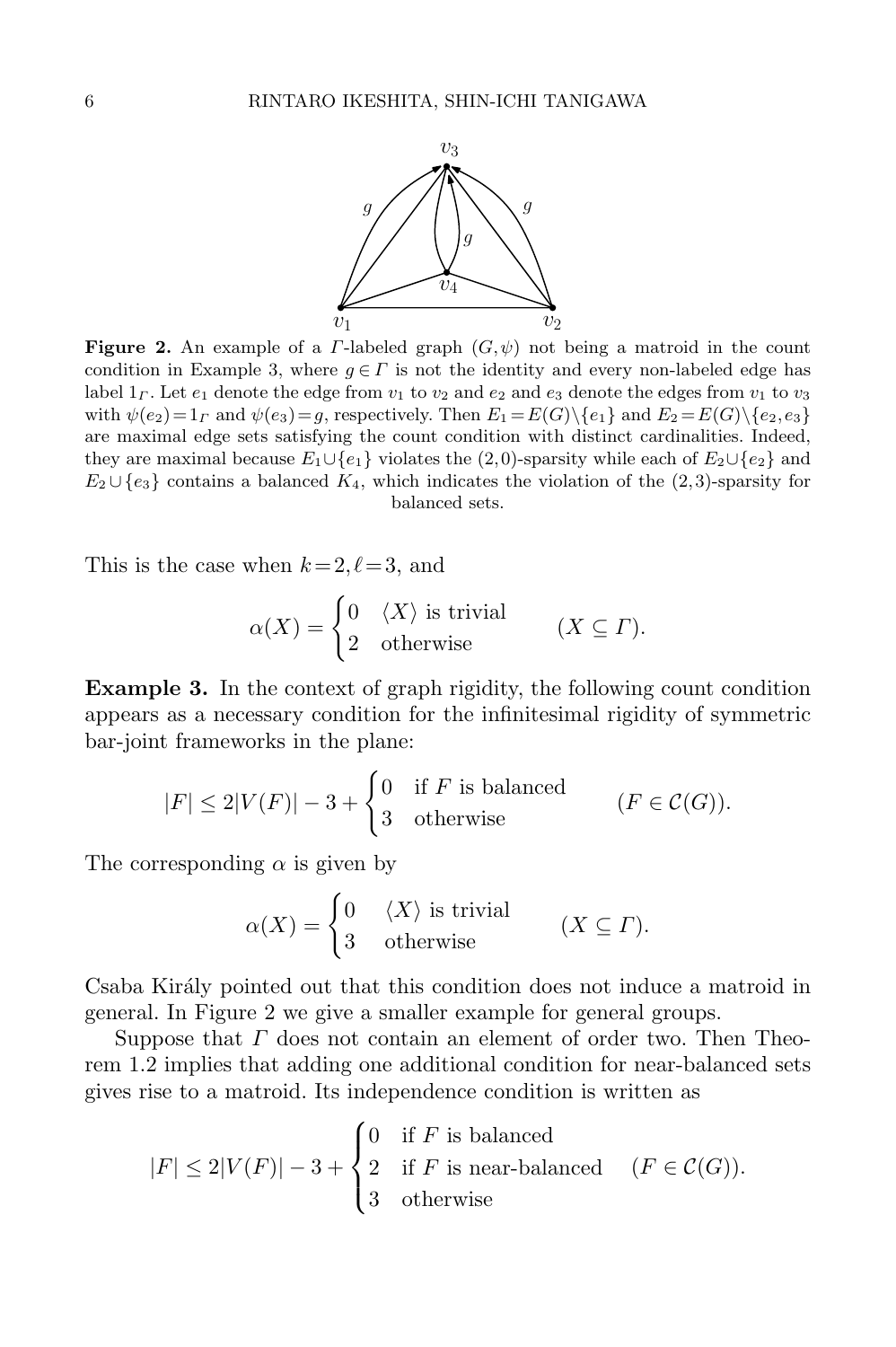This count condition still may not induce a matroid if  $\Gamma$  contains an element of order two. Consider the  $\Gamma$ -labeled graph in Figure [1,](#page-4-0) and define  $I_1$  and  $I_2$  as in Example 1. Suppose that  $g^2 = 1$ <sub>Γ</sub>. Then  $I_1$  and  $I_2$  are maximal sets in  $\mathcal{I}_{\alpha}(G)$ . Indeed, by counting, it can easily be checked that  $I_1, I_2 \in \mathcal{I}_{\alpha}(G)$ . As for the maximality of  $I_2$ , observe that, for each  $i = 2, 3$ ,  $I_2 \cup \{e_i\}$  is a near-balanced edge set with  $|I_2 \cup \{e_i\}| = 2|V(I_2 \cup \{e_i\})|$ , which violates the  $(2,1)$ -sparsity condition for near-balanced sets. Since  $I_1$  and  $I_2$ have distinct cardinalities,  $\mathcal{I}_{\alpha}(G)$  does not form the family of independent sets of a matroid. This example indicates the necessity of the assumption on the value of  $\alpha(\mathbb{Z}_2)$  in Theorem [1.2.](#page-3-0)

Theorem [1.2](#page-3-0) implies that, even if  $\Gamma$  contains an element of order two, the following condition induces a matroid:

$$
|F| \le 2|V(F)| - 3
$$
  
+  $\begin{cases} 0 & \text{if } F \text{ is balanced} \\ 2 & \text{if } F \text{ is near-balanced, or } \langle F \rangle_{v,\psi} \simeq \mathbb{Z}_2 \text{ for some } v \in V(F) \\ 3 & \text{otherwise.} \end{cases}$ 

Interestingly these additional conditions turn out to be necessary for the infinitesimal rigidity of symmetric bar-joint frameworks [\[14,](#page-25-12)[6\]](#page-25-13).

*Example 4.* The following count condition appears when analyzing the infinitesimal rigidity of frameworks with dihedral symmetry on the plane [\[7\]](#page-25-10):

$$
|F| \le 2|V(F)| - 3
$$
  
+ 
$$
\begin{cases} 0 & \text{if } F \text{ is balanced} \\ 2 & \text{if } \langle F \rangle_{v,\psi} \text{ is nontrivial and cyclic for some } v \in V(F) \\ 3 & \text{otherwise} \end{cases}
$$

 $(F \in \mathcal{C}(G))$ . In [\[7\]](#page-25-10) it was shown that the count induces a matroid when  $\Gamma$  is dihedral. The following lemma gives a condition for the corresponding  $\alpha$  to be polymatroidal.

**Lemma 2.1.** The function  $\alpha: 2^{\Gamma} \rightarrow \mathbb{Z}$  defined by

 $\alpha(X) =$  $\sqrt{ }$  $\int$  $\overline{\mathcal{L}}$  $0 \langle X \rangle$  is trivial 2  $\langle X \rangle$  is nontrivial and cyclic 3 otherwise  $(X \subseteq \Gamma)$ 

is polymatroidal if and only if for each element  $g \in \Gamma \backslash \{1\}$  a maximal cyclic subgroup containing *q* is unique.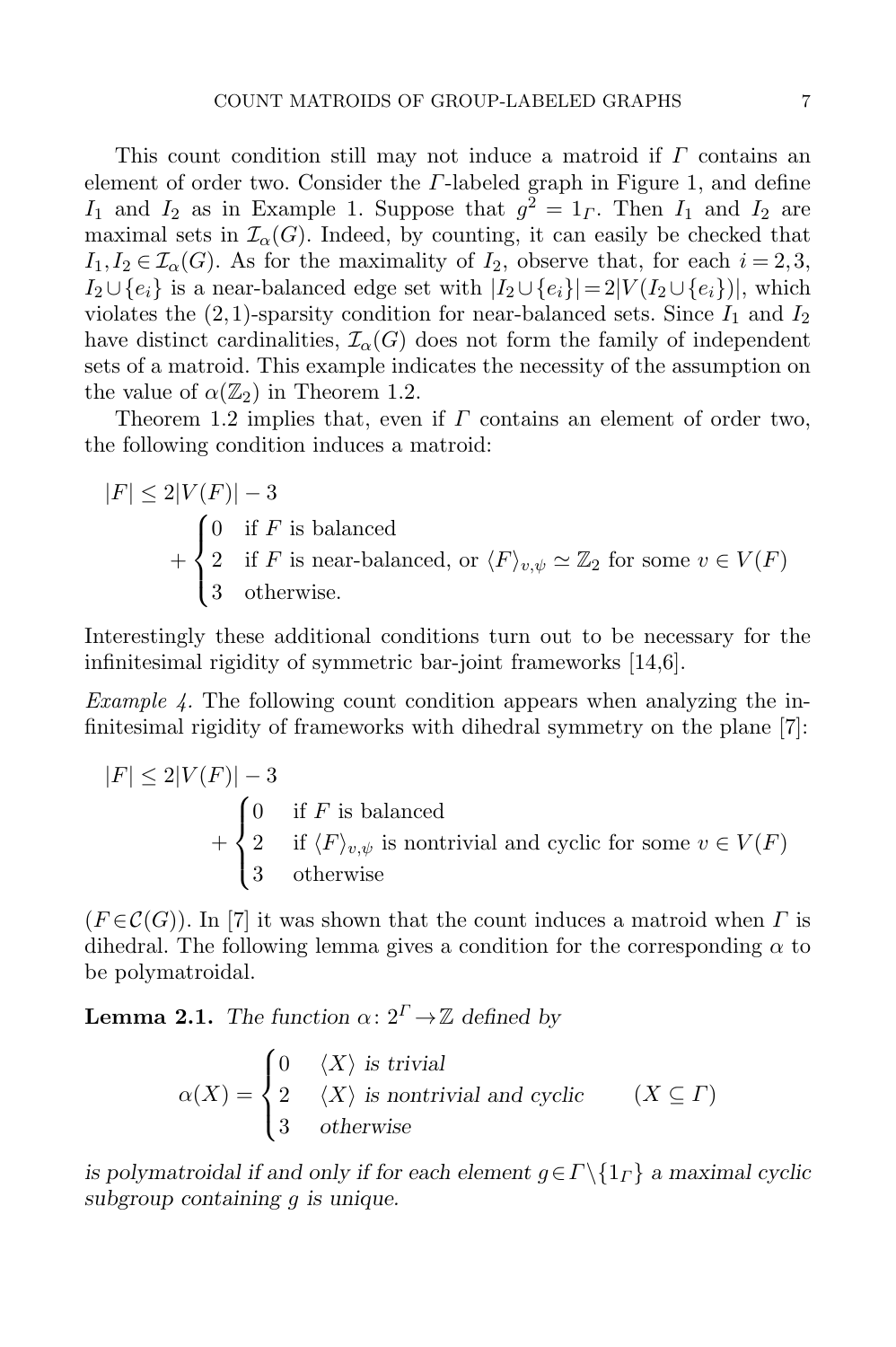**Proof.** Note that  $\alpha$  satisfies the monotonicity, the invariance under conjugation, and the invariance under taking the closure. We prove that  $\alpha$  is submodular if and only if for each element  $g \in \Gamma \setminus \{1_\Gamma\}$  a maximal cyclic subgroup containing  $q$  is unique.

Suppose a maximal cyclic group containing each element is unique. The submodularity can be checked as follows. Take any  $X, Y \subseteq \Gamma$ . If  $\langle X \rangle$  or  $\langle Y \rangle$  is not cyclic, the submodular inequality is trivial. If  $\langle X \rangle$  and  $\langle Y \rangle$  are nontrivial and cyclic, there are unique maximal cyclic subgroups  $\Gamma_X$  and  $\Gamma_Y$ containing X and Y, respectively. If  $\Gamma_X \cap \Gamma_Y = \{1_\Gamma\}$ , then  $\alpha(X) + \alpha(Y) = 4 >$  $3 \ge \alpha(X \cap Y) + \alpha(X \cup Y)$ . If  $\Gamma_X \cap \Gamma_Y \ne \{1_\Gamma\}$ , then it is cyclic and there is a unique maximal cyclic subgroup containing  $\Gamma_X \cap \Gamma_Y$ . However, since  $\Gamma_X$  and  $\Gamma_Y$  are maximal, we have  $\Gamma_X = \Gamma_Y$ , implying  $\alpha(X) + \alpha(Y) = \alpha(\Gamma_X) + \alpha(\Gamma_Y) \ge$  $\alpha(X \cap Y) + \alpha(X \cup Y)$ .

Conversely, if there is an element  $g \in \Gamma$  that is contained in two distinct maximal cyclic subgroups  $\Gamma_1$  and  $\Gamma_2$ . Then  $\alpha(\Gamma_1 \cap \Gamma_2) \ge \alpha(\lbrace g \rbrace) \ge 2$  and  $\alpha(\Gamma_1 \cup \Gamma_2) = 3$ . Hence the submodularity does not hold.  $\alpha(\Gamma_1 \cup \Gamma_2) = 3$ . Hence the submodularity does not hold.

A dihedral group is an example satisfying this property while  $\mathbb{Z}_3\times\mathbb{Z}_2\times\mathbb{Z}_3$ is an example not having the property.

It was shown in [\[7\]](#page-25-10) that the so-called symmetry-forced rigidity of 2 dimensional bar-joint frameworks with dihedral symmetry with order  $2n$ for some odd  $n$  can be characterized in terms of this count condition (under a certain generic assumption).

**Example 5.** Let *n, i* be positive integers with  $i \leq n$ , and let

$$
S_0(n, i) = \{n' \in \mathbb{Z} : 2 \le n' \le n, n' \text{ divides } n \text{ and } i\}
$$
  
\n
$$
S_{-1}(n, i) = \{n' \in \mathbb{Z} : 2 \le n' \le n, n' \text{ divides } n \text{ and } i - 1\}
$$
  
\n
$$
S_1(n, i) = \{n' \in \mathbb{Z} : 2 \le n' \le n, n' \text{ divides } n \text{ and } i + 1\}
$$
  
\n
$$
S(n, i) = \begin{cases} S_0(n, i) \cup S_{-1}(n, i) \cup S_1(n, i) & \text{if } i \text{ is even} \\ S_0(n, i) \cup S_{-1}(n, i) \cup S_1(n, i) \setminus \{2\} & \text{if } i \text{ is odd.} \end{cases}
$$

Suppose that we have a  $\mathbb{Z}_n$ -labeled graph  $(G, \psi)$ . The following count condition appears when analyzing the infinitesimal rigidity of frameworks with cyclic symmetry:

$$
|F| \le 2|V(F)| - 3
$$
  
+ 
$$
\begin{cases} 0 & \text{if } F \text{ is balanced} \\ 1 & \text{if } i \text{ is odd and } \langle F \rangle_{v,\psi} \simeq \mathbb{Z}_2 \text{ for some } v \in V(F) \\ 2 & \text{if } \langle F \rangle_{v,\psi} \simeq \mathbb{Z}_k \text{ for some } k \in S(n,i), \text{ or } F \text{ is near-balanced} \\ 3 & \text{otherwise.} \end{cases}
$$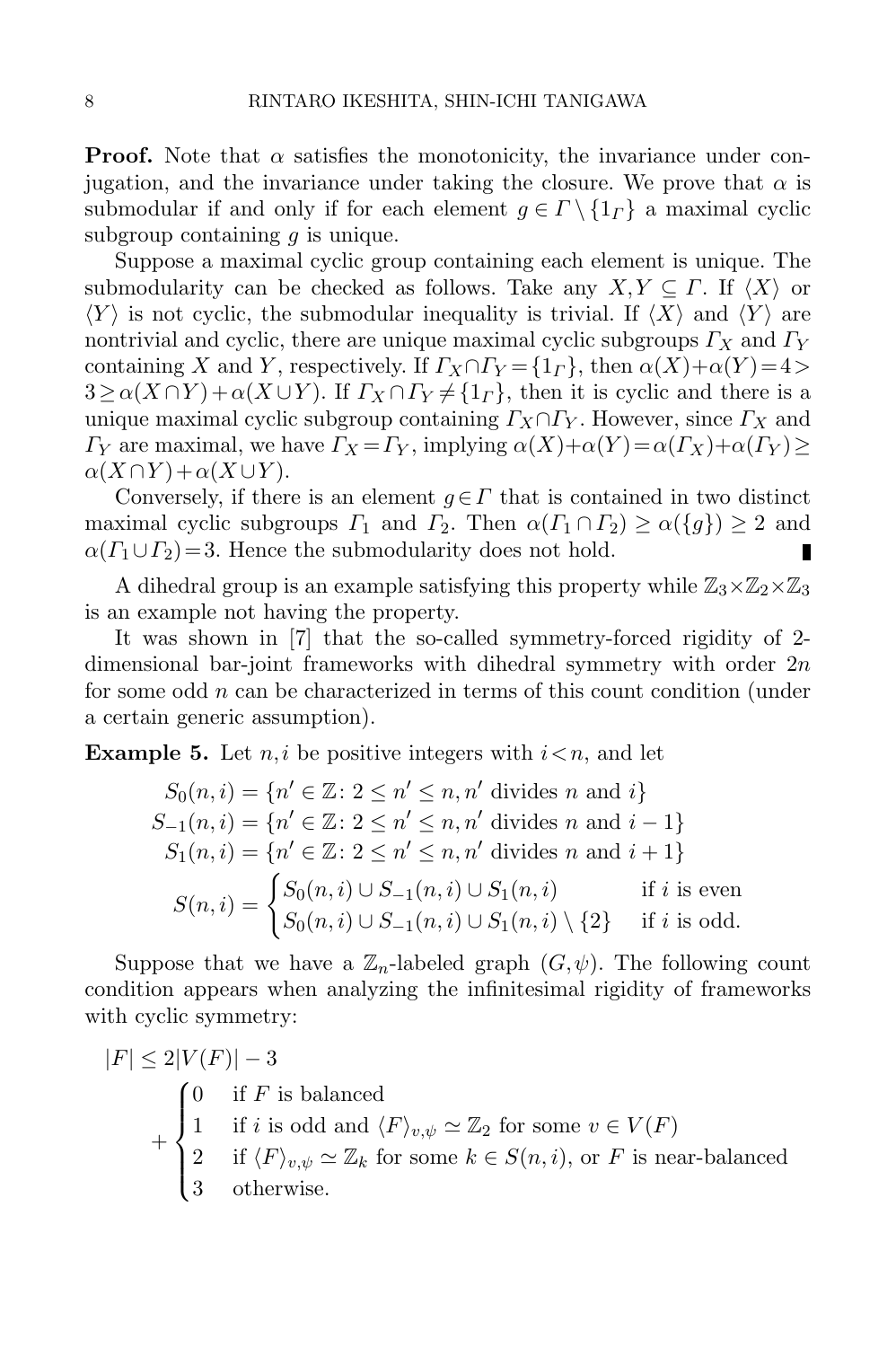This count indeed determines a matroid since the corresponding  $\alpha$  is polymatroidal as shown below.

**Lemma 2.2.** The function  $\alpha: 2^{\mathbb{Z}_n} \to \mathbb{Z}$  defined by

$$
\alpha(X) = \begin{cases}\n0 & \text{if } \langle X \rangle \text{ is trivial} \\
1 & \text{if } i \text{ is odd and } \langle X \rangle \simeq \mathbb{Z}_2 \\
2 & \text{if } \langle X \rangle \simeq \mathbb{Z}_k \text{ for some } k \in S(n, i) \\
3 & \text{otherwise}\n\end{cases} \quad (X \subseteq \mathbb{Z}_n)
$$

is polymatroidal.

**Proof.** Only the submodularity of  $\alpha$  is nontrivial. Take any  $X, Y \subseteq \Gamma$ . Since  $\alpha(\langle X \rangle \cap \langle Y \rangle) + \alpha(\langle X \rangle \cup \langle Y \rangle) \geq \alpha(X \cap Y) + \alpha(X \cup Y)$ , it suffices to consider the case when X and Y are subgroups of  $\mathbb{Z}_n$ . Let  $n_X$  and  $n_Y$  be positive integers dividing n such that  $X \simeq \mathbb{Z}_{n_X}$  and  $Y \simeq \mathbb{Z}_{n_Y}$ , and let  $g = \gcd(n_X, n_Y)$ and  $l = \text{lcm}(n_X, n_Y)$ . Then we have  $X \cap Y = \{0, \frac{n}{g}\}$  $\frac{n}{g}, \ldots, \frac{(g-1)n}{g}$   $\simeq \mathbb{Z}_g$  and  $\langle X \cup Y \rangle = \gcd\left(\frac{n}{n_X}, \frac{n}{n_Y}\right)$  $\frac{n}{n_Y}$  $\left| \mathbb{Z}/n \mathbb{Z} \right| = \frac{n}{l}$  $\frac{n}{l}\mathbb{Z}/n\mathbb{Z} \simeq \mathbb{Z}_l$ , implying  $\alpha(X \cap Y) + \alpha(X \cup Y) \leq$  $\alpha(X \cap Y) + \alpha(\langle X \cup Y \rangle) = \alpha(\mathbb{Z}_q) + \alpha(\mathbb{Z}_l)$ . Hence it suffices to show that

<span id="page-8-0"></span>(3) 
$$
\alpha(\mathbb{Z}_{n_X}) + \alpha(\mathbb{Z}_{n_Y}) \geq \alpha(\mathbb{Z}_g) + \alpha(\mathbb{Z}_l).
$$

Suppose that i is odd. If  $n_X = 1$ , then  $q = 1$  and  $l = n_Y$ , implying [\(3\)](#page-8-0). Also, if  $n_X \notin S(n, i) \cup \{1, 2\}$ , then  $l \notin S(n, i) \cup \{1, 2\}$  and hence  $\alpha(\mathbb{Z}_{n_X}) = \alpha(\mathbb{Z}_l) = 3$ . Since  $\alpha(\mathbb{Z}_{n_Y}) \geq \alpha(\mathbb{Z}_g)$  always holds, we get [\(3\)](#page-8-0). Therefore, we may suppose that  $n_X, n_Y \in S(n, i) \cup \{2\}.$ 

If  $n_X = n_Y = 2$ , then  $q=l=2$ , and hence [\(3\)](#page-8-0) follows.

If  $n_X \in S(n,i)$  and  $n_Y = 2$ , then  $g \le 2$ . When  $g = 1$ ,  $\alpha(\mathbb{Z}_{n_X}) + \alpha(\mathbb{Z}_{n_Y}) =$  $3 \ge \alpha(\mathbb{Z}_l) = \alpha(\mathbb{Z}_q) + \alpha(\mathbb{Z}_l)$ . When  $g = 2$ ,  $l = n_X$  and  $g = n_Y$  hold, and thus [\(3\)](#page-8-0) holds.

Suppose finally that  $n_X \in S(n,i)$  and  $n_Y \in S(n,i)$ . If  $g \notin S(n,i)$ , then  $\alpha(\mathbb{Z}_{n_X})+\alpha(\mathbb{Z}_{n_Y})-\alpha(\mathbb{Z}_g)\geq 3\geq \alpha(\mathbb{Z}_l)$ . On the other hand, if  $g\in S(n,i)$ , then  $l \in S(n, i)$  holds, which implies [\(3\)](#page-8-0). Indeed, if  $n_X \in S_{j_X}(n, i)$  and  $n_Y \in S_{j_Y}(n, i)$ for some  $j_X, j_Y \in \{-1, 0, 1\}$ , then  $j_X - j_Y$  is an integer multiple of g. Since  $g > 2$  by  $g \in S(n, i)$ , this implies  $j_X = j_Y$ , and hence  $l \in S(n, i)$  holds as we claimed.

Suppose that  $i$  is even. We can do the same case analysis, and the only nontrivial case will be when  $n_X, n_Y, g \in S(n, i)$ . We again show  $l \in S(n, i)$ . Let  $j_X$  and  $j_Y$  be as above. Then  $j_X - j_Y$  is an integer multiple of g. Since  $j_X = j_Y$  implies  $l \in S(n, i)$ , assume  $j_X \neq j_Y$ . Since  $g > 1$ , we have  $g = 2$  and  $j_Xj_Y = -1$ . However, since i is even,  $i+j_X$  and  $i+j_Y$  are both odd. Since  $n_X$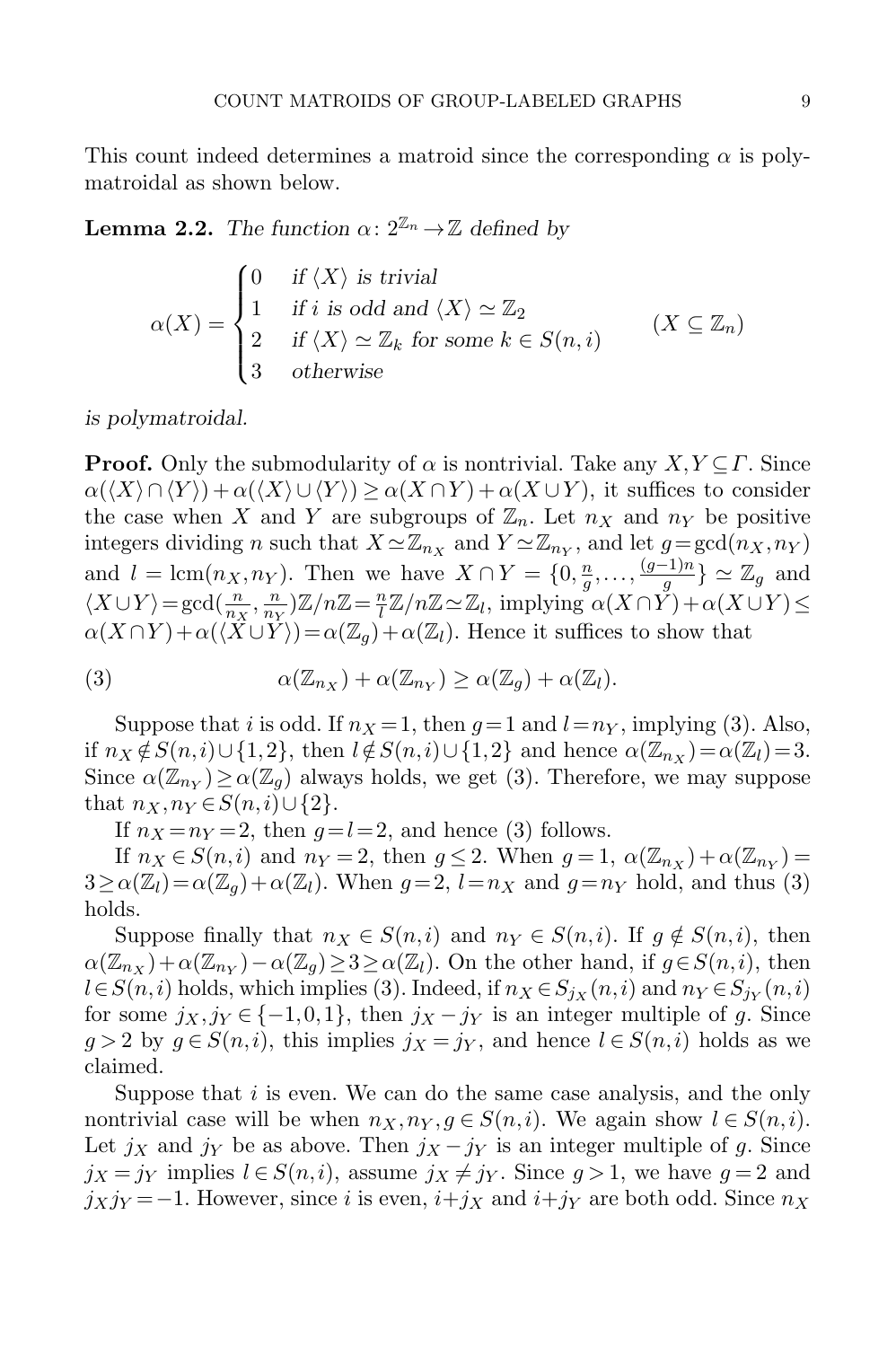and  $n<sub>Y</sub>$  divide  $i+j<sub>X</sub>$  and  $i+j<sub>Y</sub>$ , respectively, g must be odd, contradicting  $g=2$ . Therefore,  $j_X=j_Y$  always holds, and  $l\in S(n,i)$  implies [\(3\)](#page-8-0).

It was shown in [\[6\]](#page-25-13) that the infinitesimal rigidity of 2-dimensional barjoint frameworks with cyclic symmetry of odd order n can be characterized in terms of these count conditions (under a certain generic assumption).

#### 3. Near-balancedness

In this section we shall prepare notation and present several properties of near-balancedness.

Let  $G = (V, E)$  be a connected graph. For  $F \subseteq E(G)$  and  $v \in V(F)$  let  $F_v$ be the set of edges in F incident to v, and let  $G_F = (V(F), F)$ . For  $v \in V$ , we denote by  $L_v$  the set of loops in G incident to v, and by  $L_v^{\circ}$  the set of balanced loops incident to v. For a vertex v, the subgraph of  $G-L_v$  induced by v and the vertex set of a connected component of  $G-v$  is called a fraction of v. Note that if v is not a cut vertex, then  $G-L_v$  is a fraction of v.

Let  $(G, \psi)$  be a *Γ*-labeled graph. For  $v \in V(G)$  and  $g \in \Gamma$ , a switching at v with g is an operation that creates a new gain function  $\psi'$  from  $\psi$  as follows:

| $\psi'(e) = \begin{cases} g \cdot \psi(e) \ \psi(e) \cdot g^{-1} \end{cases}$ |           | $\int g \cdot \psi(e) \cdot g^{-1}$ if e is a loop incident with v |
|-------------------------------------------------------------------------------|-----------|--------------------------------------------------------------------|
|                                                                               |           | if $e$ is a non-loop edge and is directed from $v$                 |
|                                                                               |           | if $e$ is a non-loop edge and is directed to $v$                   |
|                                                                               | $\psi(e)$ | otherwise                                                          |

 $(e \in E(G))$ . A gain function  $\psi$  is said to be *equivalent* to  $\psi'$  if  $\psi$  can be obtained from  $\psi'$  by a sequence of switchings. It is easy to see that  $\langle F \rangle_{v,\psi}$ is conjugate to  $\langle F \rangle_{v,\psi'}$  for any equivalent  $\psi$  and  $\psi'$ . (See, e.g., [\[5,](#page-25-14) Section  $2.5.2$ ].)

For a forest  $F \subseteq E(G)$ , a gain function  $\psi'$  is said to be F-respecting if  $\psi'(e) = 1$ <sub>*Γ*</sub> for every  $e \in F$ . For any forest  $F \subseteq E(G)$ , there always exists an F-respecting gain function equivalent to  $\psi$ .

A frequently used fact in the subsequence discussion is that, for any  $F \subseteq E(G)$  and  $v \in V(F)$ ,  $\langle F \rangle_{v,\psi'} = \langle \psi'(F) \rangle$  holds if  $\psi'$  is T-respecting for a spanning tree T of  $G_F$ , where  $\psi'(F) = {\psi'(e) : e \in F}$  (see, e.g., [\[7,](#page-25-10) Section 2.2]). Hence  $\tilde{\alpha}(F) = \alpha(\psi'(F))$ .

<span id="page-9-0"></span>We say that a *Γ*-labeled graph  $(G, \psi)$  is *near-balanced* if  $E(G)$  is nearbalanced. The following proposition gives an alternative definition for nearbalancedness.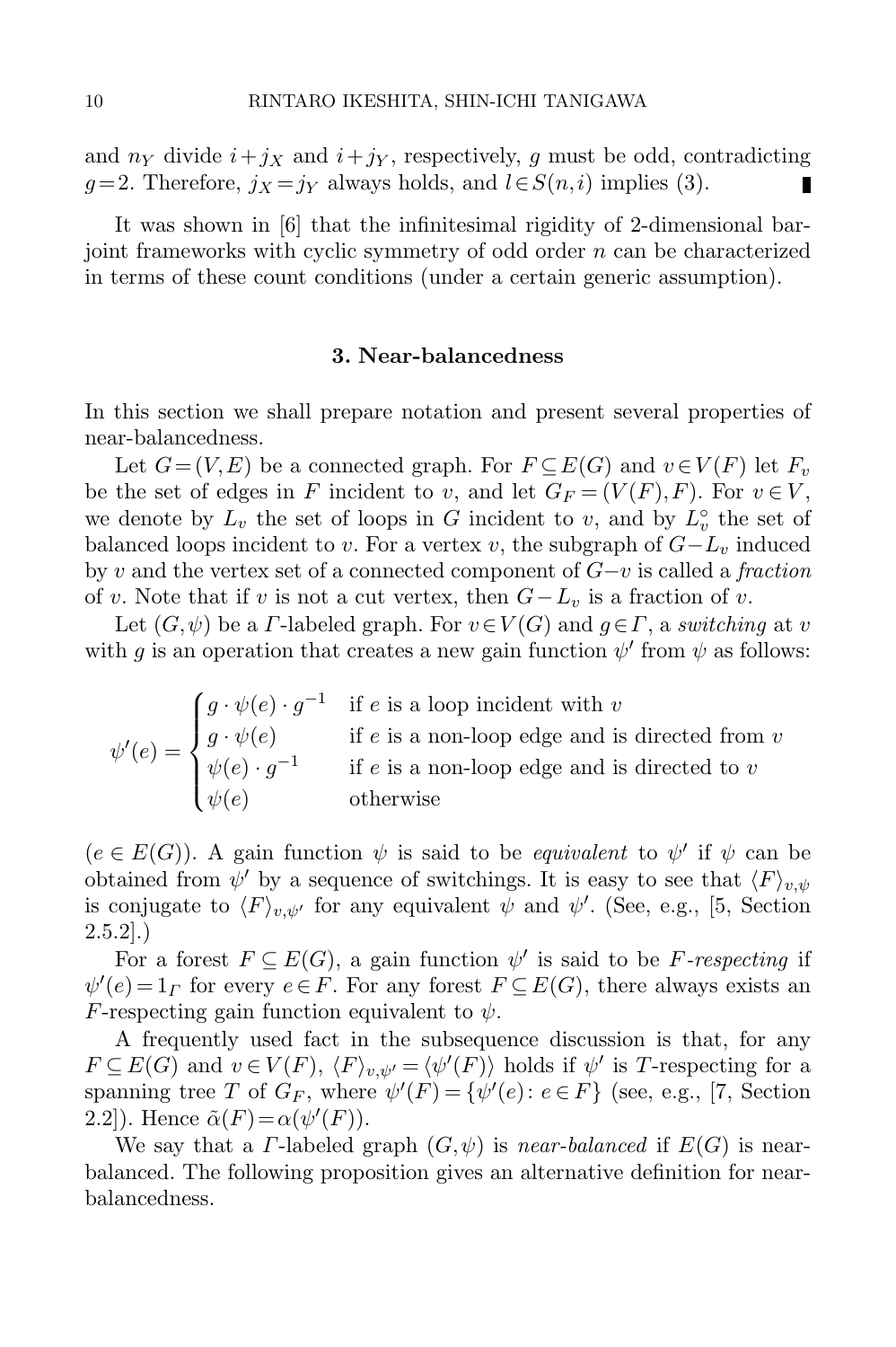**Proposition 3.1.** Let  $(G, \psi)$  be a connected and unbalanced  $\Gamma$ -labeled graph with  $G = (V, E)$ . Then  $(G, \psi)$  is near-balanced if and only if there are  $v \in V$ ,  $g \in \Gamma \setminus \{1_{\Gamma}\}\,$ ,  $E'_v \subseteq E_v$ , and an equivalent gain function  $\psi'$  such that, assuming that all edges incident to  $v$  are directed to  $v$ ,

- $\psi'(e) = 1_{\Gamma}$  for  $e \in E \setminus E'_v$ , and
- $\psi'(e) = g$  for  $e \in E'_v$ .

**Proof.** Suppose that the split  $(H, \psi)$  of  $(G, \psi)$  at  $v \in V$  with a partition  $\{E_1,E_2\}$  of  $E_v \setminus L_v$  results in a balanced graph. Let  $v_1$  and  $v_2$  be the new vertices after the split. If  $H$  is disconnected, then  $G$  can be obtained from  $H$ by identifying  $v_1$  and  $v_2$ , and hence  $(G, \psi)$  turns out to be balanced, which is a contradiction. Hence  $H$  is connected.

Take a spanning tree T of G such that  $T \setminus E_2$  is a maximal forest of  $G-E_2$ , and consider a T-respecting equivalent gain function  $\psi'$ . Note that  $(H, \psi')$  is still balanced. Let  $\mathcal{G}_1$  be the family of fractions  $G'$  of v in  $(G, \psi')$ with  $E_1 \cap E(G') \neq \emptyset$ , and let  $E'_2 = \{e \in E_2 \cap E(G') : G' \in \mathcal{G}_1\}$ . We show that  $\psi'$ satisfies the property of the statement for  $E'_v := E'_2 \cup (L_v \setminus L_v^{\circ})$ .

The first condition of the statement can be checked as follows. Since T spans  $V(H) - v_2$  in H and  $(H, \psi')$  is balanced,  $\psi'(e) = 1$ <sub>L</sub> holds for every  $e \in E \setminus (E_2 \cup (L_v \setminus L_v^{\circ}))$ . Also, for every  $e \in E_2 \setminus E'_2$ , the fraction  $G'$  of v in  $(G, \psi')$ containing e satisfies  $E_1 \cap E(G') = \emptyset$  by  $e \notin E'_2$ . Hence  $(E_2 \cap E(G')) \cap T \neq \emptyset$ should hold as T is spanning. Since  $\psi'$  is T-respecting and  $(H, \psi')$  is balanced, we have  $\psi'(e) = 1$ <sub>Γ</sub> for  $e \in E_2 \setminus E'_2$ . Thus  $\psi'(e) = 1$ <sub>Γ</sub> holds for every  $e \in E \setminus E'_v$ .

To see the second condition, we pick any  $e \in E'_v$  and let  $g = \psi'(e)$ . Now, observe that for each  $f \in E'_v \setminus \{e\} (= (E'_2 \cup (L_v \setminus L_v^{\circ})) \setminus \{e\})$ , H contains a closed walk starting at  $v_2$  and consisting of  $e, f$  and edges in T. See Figure [3.](#page-11-1) This implies  $\psi'(e)^{-1}\psi'(f) = 1_F$ , meaning  $\psi'(f) = \psi'(e) = g$ . Thus  $\psi'$  also satisfies the second condition.

Conversely, if there are  $v \in V$ ,  $g \in \Gamma \setminus \{1_{\Gamma}\}\,$ ,  $E'_v \subseteq E_v$ , and an equivalent gain function  $\psi'$  satisfying the statement, then we let  $E_1 = E_v \setminus (E'_v \cup L_v)$  and  $E_2 = E_v' \backslash L_v$ . We consider the split of  $(G, \psi')$  at v with the partition  $\{E_1, E_2\}$ of  $E_v \backslash L_v$ . Then the resulting graph is balanced. П

Suppose that  $(G, \psi)$  is near-balanced. Then there is a balanced split of  $(G,\psi)$  at  $v \in V(G)$  with a partition  $\{E_1,E_2\}$  of  $E_v \setminus L_v$ . This v is called a base for the near-balancedness and  $E_2 \cup (L_v \backslash L_v^{\circ})$  (or  $E_1 \cup (L_v \backslash L_v^{\circ})$ ) is called an extra edge set.

The proof of Proposition [3.1](#page-9-0) also implies the following useful fact.

<span id="page-10-0"></span>**Proposition 3.2.** Let  $(G, \psi)$  be a connected near-balanced graph and let  $E'$  be an extra edge set for the near-balancedness. Suppose that  $\psi$  is T-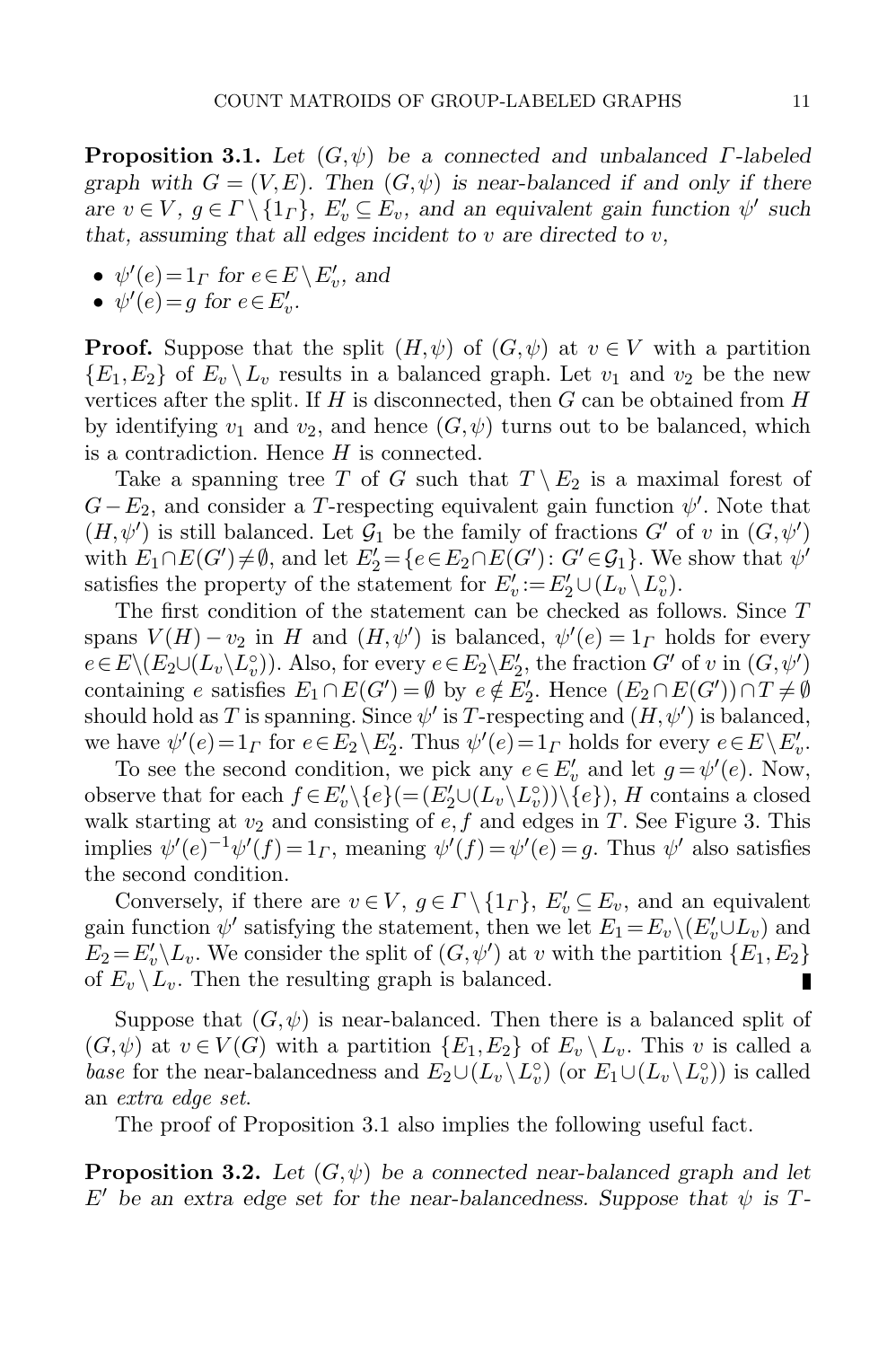

<span id="page-11-1"></span>**Figure 3.** The proof of Proposition [3.1.](#page-9-0) (a)  $(G, \psi')$  and (b) its split  $(H, \psi')$  at v. Every unoriented edge has the identity label and  $E'_2 = \{av, bv, cv, dv\}$ . The bold edges represent edges in T. Note that the fraction of v on the right side of v does not belong to  $\mathcal{G}_1$ .

respecting for some spanning tree  $T \subseteq E$  with  $T \cap E' = \emptyset$ . Then  $\psi$  satisfies the following.

- There is a nonidentity element  $g \in \Gamma$  such that  $\psi(e) = g$  for every  $e \in E'$ .
- $\psi(e) = 1_\Gamma$  for  $e \in E \setminus E'$ .

### 4. Main Theorem

<span id="page-11-0"></span>Let k and  $\ell$  be integers with  $k\geq 1$  and  $0\leq \ell \leq 2k-1$ . Our main theorem given below is described under the following smoothness condition on a normalized polymatroidal function  $\alpha: 2^{\Gamma} \to \{0,1,\ldots,\ell\}$ : for any  $\emptyset \neq S \subseteq \Gamma$  and  $g \in \Gamma$ ,

<span id="page-11-2"></span>(4) 
$$
\alpha(S \cup \{g\}) - \alpha(S) > k \Rightarrow S = \{1_F\} \text{ and } g^2 \neq 1_F.
$$

Since  $\alpha$  is normalized, we have  $\alpha({g})>0$  for any non-identity  $g \in \Gamma$ . Hence, if  $\ell \leq k+1$ , then [\(4\)](#page-11-2) is equivalent to

<span id="page-11-3"></span>(5) 
$$
\alpha(\Gamma') \leq k
$$
 for any subgroup  $\Gamma' \subseteq \Gamma$  isomorphic to  $\mathbb{Z}_2$ .

Now we are ready to state our main theorem.

<span id="page-11-4"></span>**Theorem 4.1.** Let k,  $\ell$  be integers with k > 1 and  $0 \leq \ell \leq 2k - 1$ ,  $(G, \psi)$  be a Γ-labeled graph, and  $\alpha: 2^{\Gamma} \rightarrow \{0,1,\ldots,\ell\}$  be a normalized polymatroidal function satisfying the smoothness condition [\(4\)](#page-11-2), and define  $f_{\alpha} \colon \mathcal{C}(G) \to \mathbb{Z}$ by

$$
f_{\alpha}(F) = k|V(F)| - \ell + \begin{cases} \min{\{\tilde{\alpha}(F), k\}} & (\text{if } F \text{ is near-balanced})\\ \tilde{\alpha}(F) & (\text{otherwise}). \end{cases}
$$

Then the set  $\mathcal{I}_{\alpha}(G) = \{I \subseteq E(G) \mid |F| \le f_{\alpha}(F) \ \forall F \in C(G) \cap 2^{I}\}\)$  forms the family of independent sets in a matroid.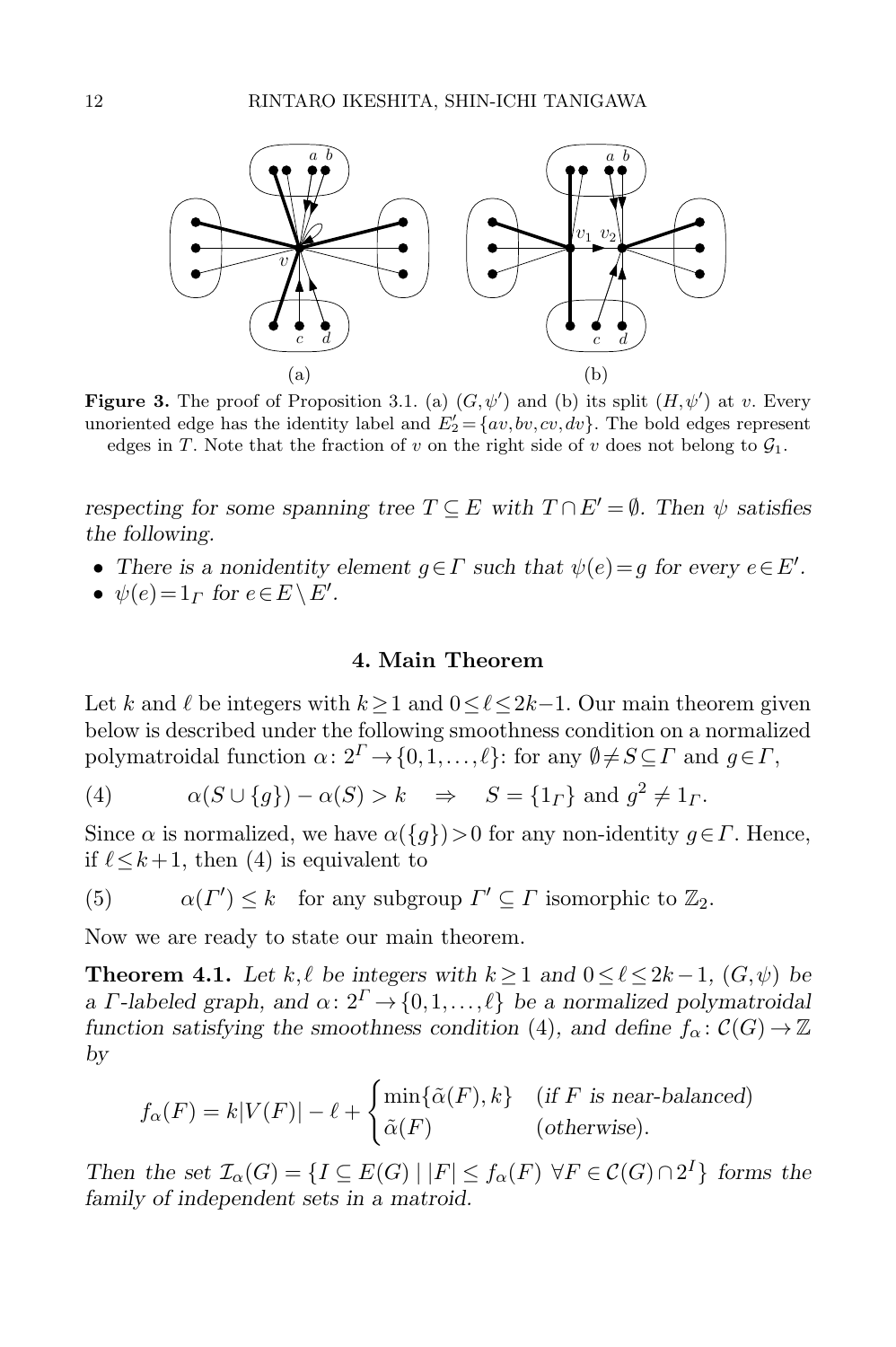The case when  $\ell \leq k + 1$  implies Theorem [1.2](#page-3-0) due to the equivalence between  $(4)$  and  $(5)$ .

Before moving to the proof, we give a remark on the technical difference between Theorem [4.1](#page-11-4) and the previous work. In [\[15\]](#page-25-9) the second author proved Theorem [1.1](#page-2-0) (corresponding to the case for  $\ell=k$ ) by showing that a set function  $\hat{f}_{\alpha} : 2^{E} \to \mathbb{R}$  defined by

$$
\hat{f}_{\alpha}(F) = \sum_{C \colon \text{ connected component of } F} f_{\alpha}(C) \qquad (F \subseteq E)
$$

is monotone submodular. Then the theorem immediately follows from Ed-monds' theorem [\[3\]](#page-25-15) on intersecting submodular functions. However, for  $\ell > k$ ,  $f_{\alpha}$  may not be submodular in general and we do not know whether our main theorem (Theorem [4.1\)](#page-11-4) is a consequence of a general theory of intersecting submodular functions. In [\[7\]](#page-25-10) a special case (given in Example 4) was proved by directly checking the independence axiom, and here we will follow the same approach.

The main observation in the proof is Lemma [4.6,](#page-16-0) which asserts the submodular relation among sets that intersect "nicely". To prove this, we further investigate properties of near-balanced graphs in Subsection [4.1,](#page-12-0) and then we move to a proof of Theorem [4.1](#page-11-4) in Subsection [4.2.](#page-16-1)

For simplicity of description, denote  $\beta$ :  $\mathcal{C}(G) \rightarrow \mathbb{Z}$  by

$$
\beta(F) = \begin{cases} \min\{\tilde{\alpha}(F), k\} & \text{(if } F \text{ is near-balaced)}\\ \tilde{\alpha}(F) & \text{(otherwise)} \end{cases} (F \in \mathcal{C}(G)).
$$

We say that  $(G, \psi)$  is  $f_{\alpha}$ -sparse if  $|F| \leq f_{\alpha}(F)$  holds for every  $F \in \mathcal{C}(G)$ . A Γ-labeled graph  $(G, ψ)$  is called  $f_α$ -tight if it is connected  $f_α$ -sparse with  $|E(G)| = f_{\alpha}(E(G))$ . Also  $(G, \psi)$  is called  $f_{\alpha}$ -full if it contains a connected  $f_{\alpha}$ -sparse subgraph  $G'$  such that

- $G'$  is spanning, i.e.,  $V(G') = V(G)$ ,
- $\beta(E(G')) = \beta(E(G))$ , and
- $|E(G')| \ge k|V(G')| \ell + \min\{\beta(E(G')),2k-\ell+1\}.$

Note that any  $f_{\alpha}$ -tight graph is  $f_{\alpha}$ -full. An edge set F is called  $f_{\alpha}$ -sparse,  $f_{\alpha}$ -tight, and  $f_{\alpha}$ -full, respectively, if so is the induced subgraph  $G_F$ .

#### 4.1. Further properties of near-balancedness

<span id="page-12-1"></span><span id="page-12-0"></span>Assuming  $f_{\alpha}$ -fullness, near-balanced graphs have further nice properties. In the subsequent discussion,  $\alpha$  always denotes a normalized polymatroidal function.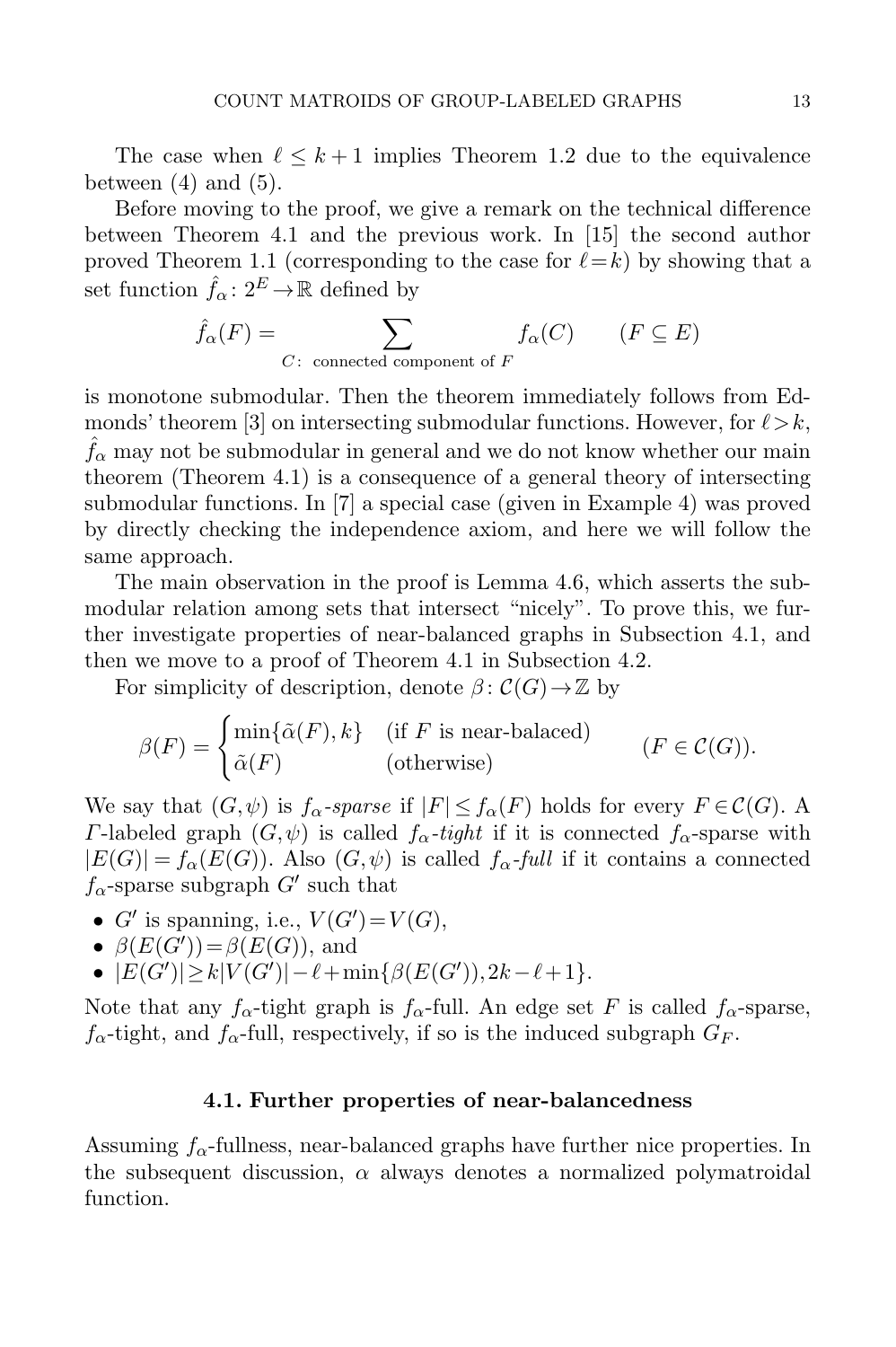**Lemma 4.2.** Suppose that  $(G, \psi)$  is near-balanced and  $f_{\alpha}$ -full with  $\beta(E(G))\geq 2k-\ell+1$ . Then a base for the near-balancedness is unique.

**Proof.** By definition,  $(G, \psi)$  contains a spanning connected  $f_{\alpha}$ -sparse sub $graph(G',\psi)$  with

<span id="page-13-5"></span>(6) 
$$
|E(G')| \ge k|V(G)| - 2\ell + 2k + 1
$$

and  $\beta(E(G')) = \beta(E(G))$ . Note that  $(G', \psi)$  is also near-balanced, since otherwise  $(G', \psi)$  would be balanced and  $0 = \beta(E(G')) = \beta(E(G)) = \tilde{\alpha}(E(G)),$ contradicting that  $(G, \psi)$  is unbalanced. Thus, it suffices to show the uniqueness of the base for  $(G',\psi)$ . Let  $E' = E(G')$ .

Suppose that there are two distinct base vertices  $u$  and  $v$  for the nearbalancedness of  $(G',\psi)$ . Clearly,  $G'$  cannot contain an unbalanced loop since otherwise, say if  $u$  is incident to an unbalanced loop, then any split at  $v$  cannot be balanced. Without loss of generality, assume that all edges incident to v are directed to v. By Proposition [3.1](#page-9-0) there are  $g \in \Gamma \setminus \{1_{\Gamma}\}\,$ ,  $F_v \subseteq E'_v$ , and an equivalent gain function  $\psi'$  such that

<span id="page-13-0"></span>(7) 
$$
\psi'(e) = g \text{ for } e \in F_v \text{ and } \psi'(e) = 1_\Gamma \text{ for } e \in E' \setminus F_v.
$$

Note also that

<span id="page-13-1"></span>(8) 
$$
F_v \neq \emptyset \text{ and } E'_v \setminus F_v \neq \emptyset,
$$

since otherwise G would be balanced.

Let K be the union of the edge sets of all simple walks  $W$  in  $G'$  starting at v with the following property:

<span id="page-13-2"></span>(9) 
$$
\psi'(W) = g^{-1} \text{ and } W \text{ does not contain } u \text{ as an internal node} (but may be the last).
$$

By [\(7\)](#page-13-0),  $F_v \subseteq K$  and  $E'_v \setminus F_v \subseteq E' \setminus K$ . Hence, (7) again implies that K and  $E' \backslash K$  are balanced. Since they are also nonempty by [\(8\)](#page-13-1), we get

<span id="page-13-4"></span>(10) 
$$
|K| \le k|V(K)| - \ell \text{ and } |E' \setminus K| \le k|V(E' \setminus K)| - \ell
$$

by  $f_{\alpha}$ -sparsity. We also claim that

<span id="page-13-3"></span>(11) 
$$
V(K) \cap V(E' \setminus K) \subseteq \{u, v\}.
$$

To see this, suppose that there is a vertex  $w\in V(K)\cap V(E'\setminus K)$  other than u and v, and let e' be an edge of  $E' \setminus K$  incident to w. Then the other endvertex of  $e'$  should be v since otherwise there would be a simple walk passing  $e'$  and satisfying [\(9\)](#page-13-2). However, by  $w \in V(K)$ , the concatenation of  $e'$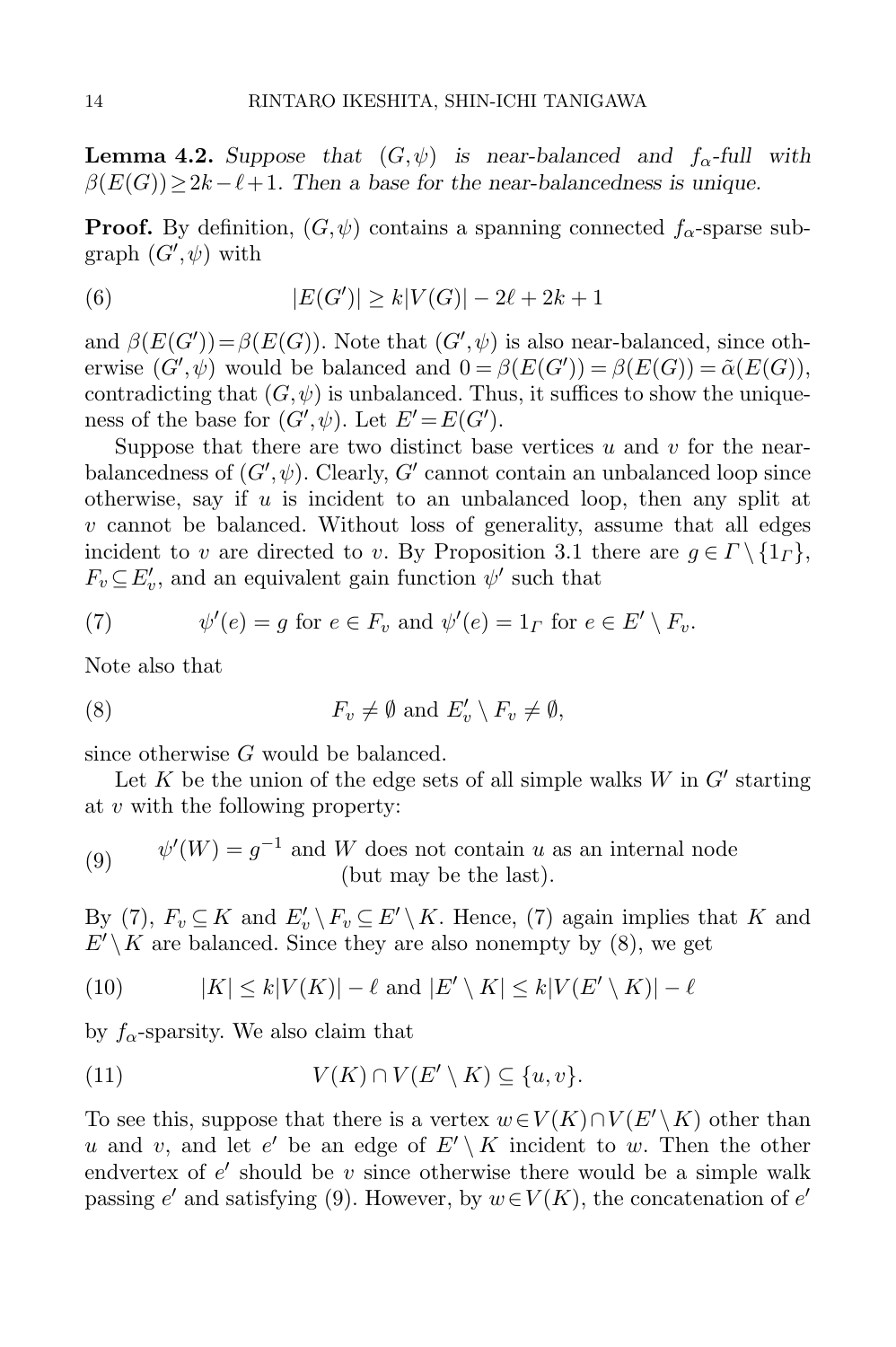and a simple path from v to w with gain  $g^{-1}$  is an unbalanced cycle which does not pass through u, contradicting that a split of  $(G, \psi)$  at u results in a balanced graph. Hence [\(11\)](#page-13-3) holds. Combining [\(10\)](#page-13-4) and [\(11\)](#page-13-3), we get  $|E'| = |K| + |E' \setminus K| \le k|V(K)| + k|V(E' \setminus K)| - 2\ell \le k|V(E')| - 2\ell + 2k =$  $k|V(G)|-2\ell+2k$ , which contradicts [\(6\)](#page-13-5). п

<span id="page-14-0"></span>**Lemma 4.3.** Suppose that  $(G, \psi)$  is near-balanced and  $f_{\alpha}$ -full with  $\beta(E(G)) > 2k - \ell + 1$ . Then each fraction of a base v is near-balanced. In particular, for each extra edge set K of the near-balancedness,  $G - K$  is connected.

**Proof.** It suffices to show that each fraction S of v is unbalanced. Suppose that S is balanced. By definition,  $(G, \psi)$  contains a spanning  $f_{\alpha}$ -sparse subgraph  $(G', \psi)$  with  $|E(G')| \ge k|V(G)| - 2\ell + 2k + 1$ . Then

$$
|E(G')| = |E(G') \setminus E(S)| + |E(G') \cap E(S)|
$$
  
\n
$$
\leq k |(V(G') \setminus V(S)) \cup \{v\}| - \ell + k + k |V(G') \cap V(S)| - \ell
$$
  
\n(by  $f_{\alpha}$ -sparsity)  
\n
$$
= k |V(G)| - 2\ell + 2k, \qquad \text{(since } S \text{ is a fraction)},
$$

which is a contradiction. Hence  $S$  is unbalanced.

A *Γ*-labeled graph  $(G, \psi)$  (resp. an edge set E) is called  $\alpha$ -critical if it is connected and near-balanced with  $\tilde{\alpha}(E(G)) > k$ . If  $(G, \psi)$  is  $\alpha$ -critical, then  $\ell > \tilde{\alpha}(E(G)) > k$  and hence  $\beta(E(G)) = k > 2k - \ell$  follows. This in turn implies that an  $\alpha$ -critical graph always satisfies the assumption for  $\beta(E(G))$ in Lemmas [4.2](#page-12-1) and [4.3.](#page-14-0)

The following lemma (Lemma [4.4\)](#page-14-1) says that, for an  $\alpha$ -critical graph, even an extra edge set for the near-balancedness is uniquely determined (up to complementation of non-loop edges).

<span id="page-14-1"></span>**Lemma 4.4.** Suppose that  $(G, \psi)$  is  $\alpha$ -critical and  $f_{\alpha}$ -full, and let v be the base. If there are two distinct extra edge sets  $E_1$  and  $E_2$  for the nearbalancedness, then  $\{E_1 \setminus L_v, E_2 \setminus L_v\}$  is a partition of  $E_v \setminus L_v$ .

**Proof.** By Lemma [4.3,](#page-14-0)  $G-E_1$  is connected and hence G contains a spanning tree T with  $T \cap E_1 = \emptyset$ . We may assume that  $\psi$  is T-respecting. Then there is an element  $g \in \Gamma \setminus \{1_{\Gamma}\}\$  such that  $\psi(e) = g$  for  $e \in E_1$  and  $\psi(e) = 1_{\Gamma}$  for  $e \in E \setminus E_1$  by Proposition [3.2.](#page-10-0)

Let S be a fraction of v. By Lemma [4.3,](#page-14-0)  $\emptyset \neq E_i \cap E(S) \neq E_v \cap E(S)$  for  $i=1,2$ . Since  $S-v$  is connected, if  $E_2 \cap E(S)$  contains an edge with label g and an edge with label  $1<sub>\Gamma</sub>$ , then the split of  $(S, \psi)$  at v with the partition of  ${E_2 \cap E(S), (E_v \cap E(S)) \setminus E_2}$  contains an unbalanced cycle, which contradicts

П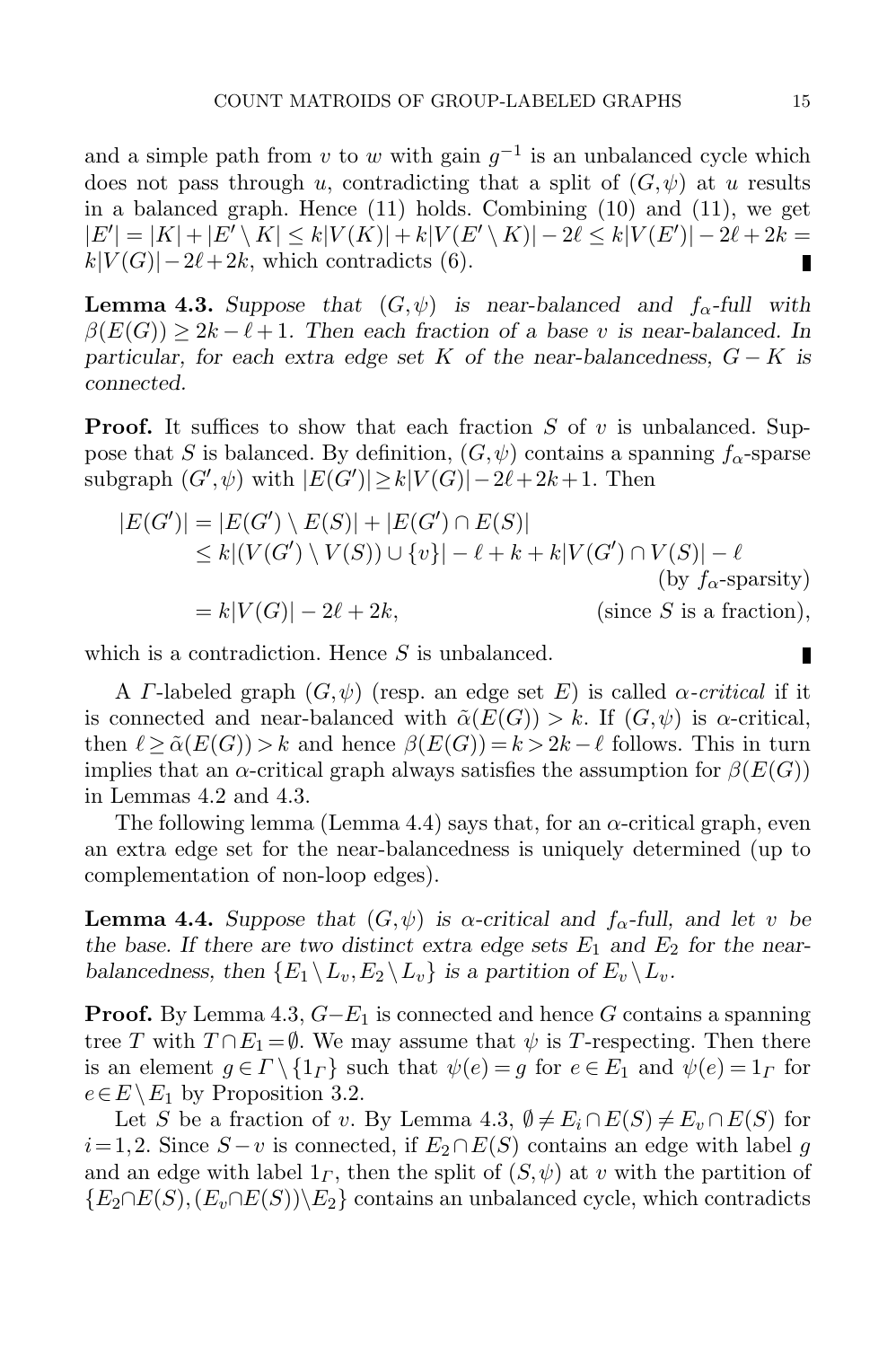

<span id="page-15-0"></span>**Figure 4.** Proof of Lemma [4.4.](#page-14-1) (a)  $(S \cup S', \psi)$ , (b) the splitting at v with the partition  $\{E_1 \cap E(S \cup S'), (E_v \cap E(S \cup S'))\backslash E_1\}$ , and (c) the splitting at v with the partition  $\{E_2 \cap E(S \cup S')\}$  $E(S \cup S'), (E_v \cap E(S \cup S'))\backslash E_2$ , where the oriented edges have the label g and other edges have the identity label.

that the split is balanced. Similarly,  $(E_v \cap E(S))\backslash E_2$  cannot contain an edge with label g and an edge with label  $1<sub>\Gamma</sub>$  simultaneously. These imply that

(i)  $E_1 \cap E(S) = E_2 \cap E(S)$ , or

(ii)  $\{E_1 \cap E(S), E_2 \cap E(S)\}\$ is a partition of  $E_v \cap E(S)$ 

for each fraction  $S$  of  $v$ .

Since  $E_1 \neq E_2$ , there is a fraction S of v satisfying (ii). If there is another fraction S' of v satisfying (i), then the split of  $(S \cup S', \psi)$  at v with the partition  $\{E_2 \cap E(S \cup S'), (E_v \cap E(S \cup S')) \setminus E_2\}$  contains a closed walk with gain  $g^2$ . See Figure [4.](#page-15-0) Thus  $g^2 = 1$ . However, since G is  $\alpha$ -critical,  $\tilde{\alpha}(E)$  =  $\alpha({g})\geq k$ . This contradicts the smoothness assumption [\(4\)](#page-11-2). Therefore each fraction satisfies (ii), and  $\{E_1 \setminus L_v, E_2 \setminus L_v\}$  is a partition of  $E_v \setminus L_v$ . П

We also remark the following easy lemma.

<span id="page-15-1"></span>**Lemma 4.5.** Suppose that  $(G, \psi)$  is  $\alpha$ -critical. Then any connected subgraph of  $(G, \psi)$  is either  $\alpha$ -critical or balanced.

**Proof.** An  $\alpha$ -critical graph  $(G, \psi)$  is near-balanced, and hence by Proposi-tion [3.1](#page-9-0) there are  $v \in V$ ,  $g \in \Gamma \setminus \{1_{\Gamma}\}\, E'_v \subseteq E_v$ , and an equivalent gain function  $\psi'$  such that, assuming that all edges incident to v are directed to v,  $\psi'(e) = g$ for  $e \in E'_v$  and  $\psi'(e) = 1_\Gamma$  for  $e \in E \setminus E'_v$ . Note that  $\alpha(\lbrace g \rbrace) = \tilde{\alpha}(E(G)) > k$ .

If a connected subgraph  $G'$  is not balanced, then it contains a closed walk of gain g. Thus  $\tilde{\alpha}(E(G')) > k$ . Clearly G' is near-balanced, and hence it is  $\alpha$ -critical. П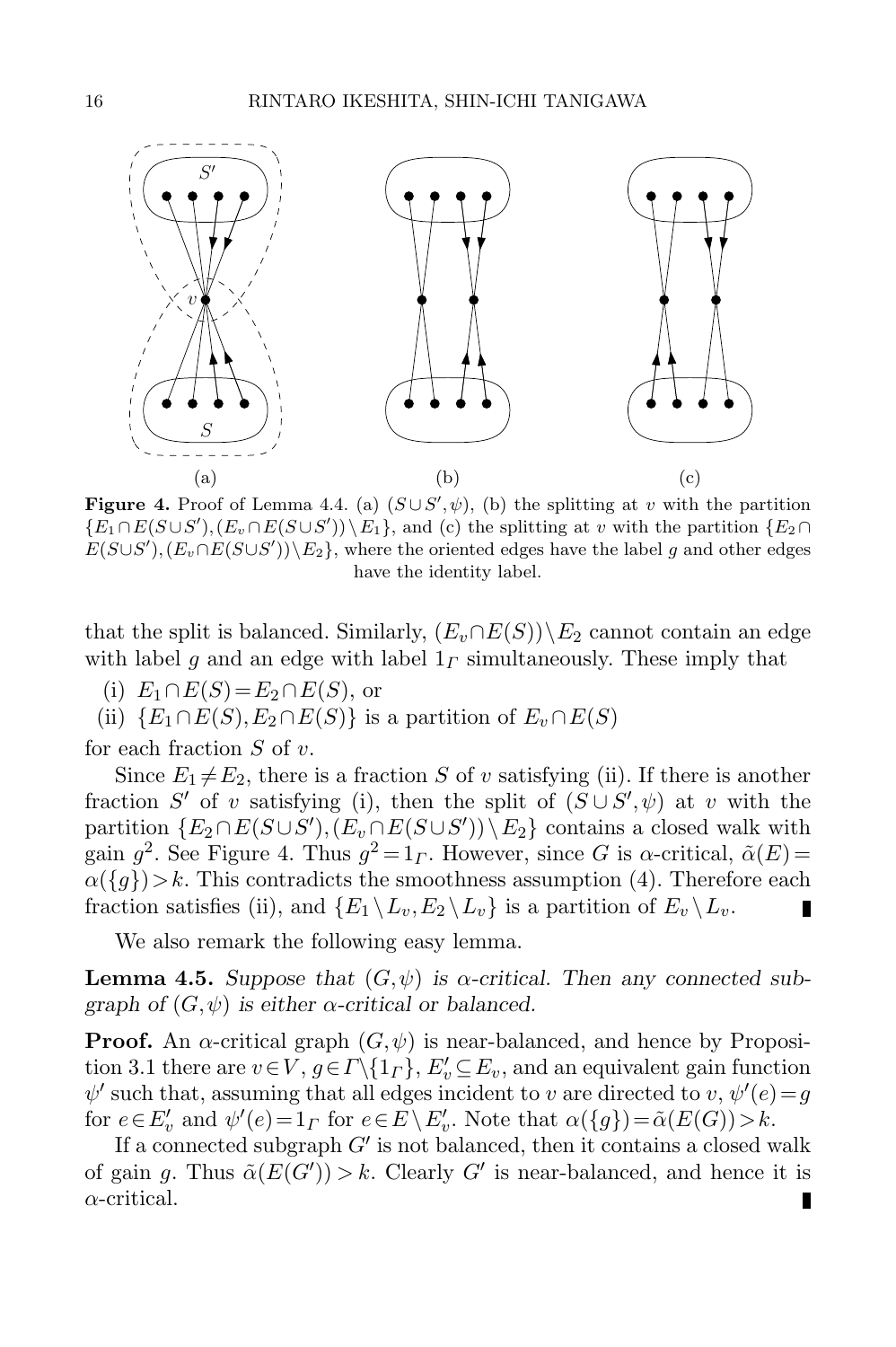## 4.2. Proof of Theorem [4.1](#page-11-4)

<span id="page-16-1"></span>The proof of Theorem [4.1](#page-11-4) follows from Lemma [4.7](#page-18-0) and Lemma [4.9,](#page-21-0) which are analogs of well-known properties of  $(k, \ell)$ -sparse graphs. The core of the proofs of those two lemmas is the following hidden submodularity of  $\beta$ .

<span id="page-16-0"></span>**Lemma 4.6.** Suppose that  $X, Y \in \mathcal{C}(G)$  are  $f_{\alpha}$ -full sets such that

- $(V(X) \cap V(Y), X \cap Y)$  is connected,
- $X \cap Y$  is  $f_{\alpha}$ -sparse, and
- $|X \cap Y| > k|V(X \cap Y)| 2\ell + \min\{2k, \beta(X) + \beta(Y)\}.$

Then  $\beta(X)+\beta(Y) \geq \beta(X \cap Y) + \beta(X \cup Y)$ .

**Proof.** Since  $(V(X)\cap V(Y), X\cap Y)$  is connected,  $G_{X\cap Y} = (V(X)\cap V(Y), X\cap Y)$ holds, and there is a spanning tree  $T \subseteq X \cup Y$  of  $G_{X \cup Y}$  such that  $T \cap X, T \cap Y$ , and  $T \cap X \cap Y$  are spanning trees of  $G_X$ ,  $G_Y$ , and  $G_{X \cap Y}$ , respectively. We may assume that  $\psi$  is T-respecting. Then we have

$$
\tilde{\alpha}(X) + \tilde{\alpha}(Y) = \alpha(\psi(X)) + \alpha(\psi(Y))
$$
 (by (c5))

$$
\geq \alpha(\psi(X) \cap \psi(Y)) + \alpha(\psi(X) \cup \psi(Y)) \qquad \text{(by (c2))}
$$

$$
\geq \alpha(\psi(X \cap Y)) + \alpha(\psi(X \cup Y))
$$
 (by (c3))

<span id="page-16-2"></span>(12)  $= \tilde{\alpha}(X \cap Y) + \tilde{\alpha}(X \cup Y)$  (by (c5)).

We split the proof into three cases.

(Case 1.) Suppose that neither X nor Y are  $\alpha$ -critical. Then by [\(12\)](#page-16-2) we have  $\beta(X)+\beta(Y)=\tilde{\alpha}(X)+\tilde{\alpha}(Y)\geq \tilde{\alpha}(X\cap Y)+\tilde{\alpha}(X\cup Y)=\beta(X\cap Y)+\beta(X\cup Y).$ 

(Case 2.) Suppose that X is  $\alpha$ -critical but Y is not  $\alpha$ -critical. Let v be the base and  $X'_v$  be an extra edge set for the near-balancedness of X. Also let Z be the set of all non-loop edges of  $X \cap Y$  incident to v. Since  $((X_v \backslash X_v') \cup L_v) \backslash L_v^{\circ}$ is an extra edge set of X, we can always take  $X'_v$  such that

<span id="page-16-3"></span>(13) 
$$
Z \setminus X'_{v} \neq \emptyset \text{ if } Z \neq \emptyset.
$$

We first show

<span id="page-16-4"></span>(14) 
$$
G_{X \cap Y} - X'_v \text{ is connected.}
$$

Suppose not. Then v is in  $G_{X\cap Y}$  and there is a fraction of v in  $G_{X\cap Y}$  which is balanced. Let C be the edge set of such a fraction. Since v is in  $G_{X\cap Y}$ , Z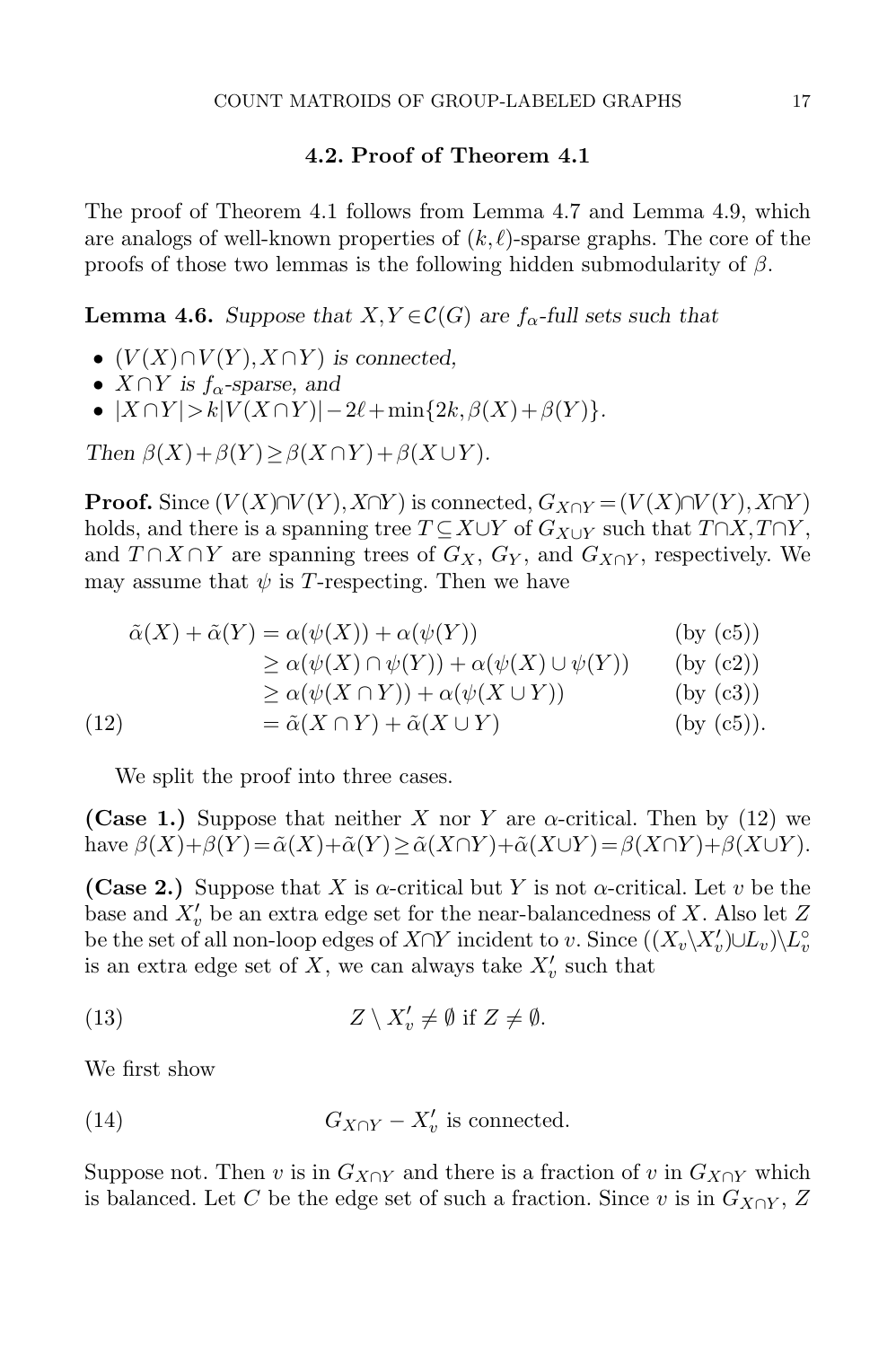is nonempty. Therefore by [\(13\)](#page-16-3)  $\emptyset \neq Z \setminus X'_v \subseteq (X \cap Y) \setminus C$ . Hence, both C and  $(X \cap Y) \setminus C$  are nonempty and connected, and we get

$$
|X \cap Y| = |C| + |(X \cap Y) \setminus C|
$$
  
\n
$$
\leq f_{\alpha}(C) + f_{\alpha}((X \cap Y) \setminus C)
$$
 (by the  $f_{\alpha}$ -sparsity)  
\n
$$
\leq k|V(C)| + k|V((X \cap Y) \setminus C)| - 2\ell + \beta((X \cap Y) \setminus C)
$$
  
\n(since *C* is balanced)  
\n
$$
\leq k|V(X \cap Y)| - 2\ell + k + \beta((X \cap Y) \setminus C)
$$
 (since *C* is a fraction)  
\n
$$
\leq k|V(X \cap Y)| - 2\ell + \min\{2k, \beta(X) + \beta(Y)\},
$$

where the last inequality follows from  $\beta((X \cap Y) \setminus C) \leq \min\{\beta(X), \beta(Y)\}$ =  $\min\{k,\beta(Y)\}\.$  This upper bound of  $|X \cap Y|$  contradicts the lemma assumption, and [\(14\)](#page-16-4) follows.

By [\(14\)](#page-16-4), we can take the above spanning tree T such that  $T \cap X'_v = \emptyset$ . Then by Proposition [3.2](#page-10-0) there is an element  $g \in \Gamma \setminus \{1_\Gamma\}$  such that

<span id="page-17-0"></span>(15) 
$$
\psi(e) = g
$$
 for every  $e \in X'_v$  and  $\psi(e) = 1_\Gamma$  for every  $e \in X \setminus X'_v$ .

If  $X'_v \cap Y \neq \emptyset$ , then  $g \in \psi(Y)$  by [\(15\)](#page-17-0), and hence  $\alpha(\psi(Y)) = \alpha(\psi(Y) \cup \{g\}) =$  $\alpha(\psi(X \cup Y))$ . Therefore, we have

$$
\beta(X) + \beta(Y) = \beta(X) + \alpha(\psi(Y))
$$
  
=  $\beta(X) + \alpha(\psi(X \cup Y)) \ge \beta(X \cap Y) + \beta(X \cup Y),$ 

where the first equation follows since Y is not  $\alpha$ -critical and the third inequality follows due to the definition of  $\beta$ .

On the other hand, if  $X'_v \cap Y = \emptyset$ , then  $X \cap Y$  is balanced since  $\psi(e) = 1_I$ for every  $e \in X \cap Y$  by [\(15\)](#page-17-0). If Y is also balanced, then  $\psi(e) = 1$ <sub>*Γ*</sub> for every  $e \in Y$ , which means that  $X \cup Y$  is  $\alpha$ -critical by Proposition [3.1.](#page-9-0) Thus

$$
\beta(X) + \beta(Y) = \beta(X) = k = \beta(X \cup Y) = \beta(X \cup Y) + \beta(X \cap Y).
$$

If Y is unbalanced, then

$$
\beta(X \cup Y) \le \tilde{\alpha}(X \cup Y) = \alpha(\psi(X \cup Y)) = \alpha(\psi(Y) \cup \{g\}),
$$

and we get

$$
\beta(X \cup Y) - \beta(Y) \le \alpha(\psi(Y) \cup \{g\}) - \alpha(\psi(Y)) \le k,
$$

where the first inequality follows since Y is not  $\alpha$ -critical and the last inequality follows from [\(4\)](#page-11-2). Therefore,

$$
\beta(X) + \beta(Y) = k + \beta(Y) \ge \beta(X \cup Y) = \beta(X \cap Y) + \beta(X \cup Y),
$$

where the last equality follows since  $X \cap Y$  is balanced.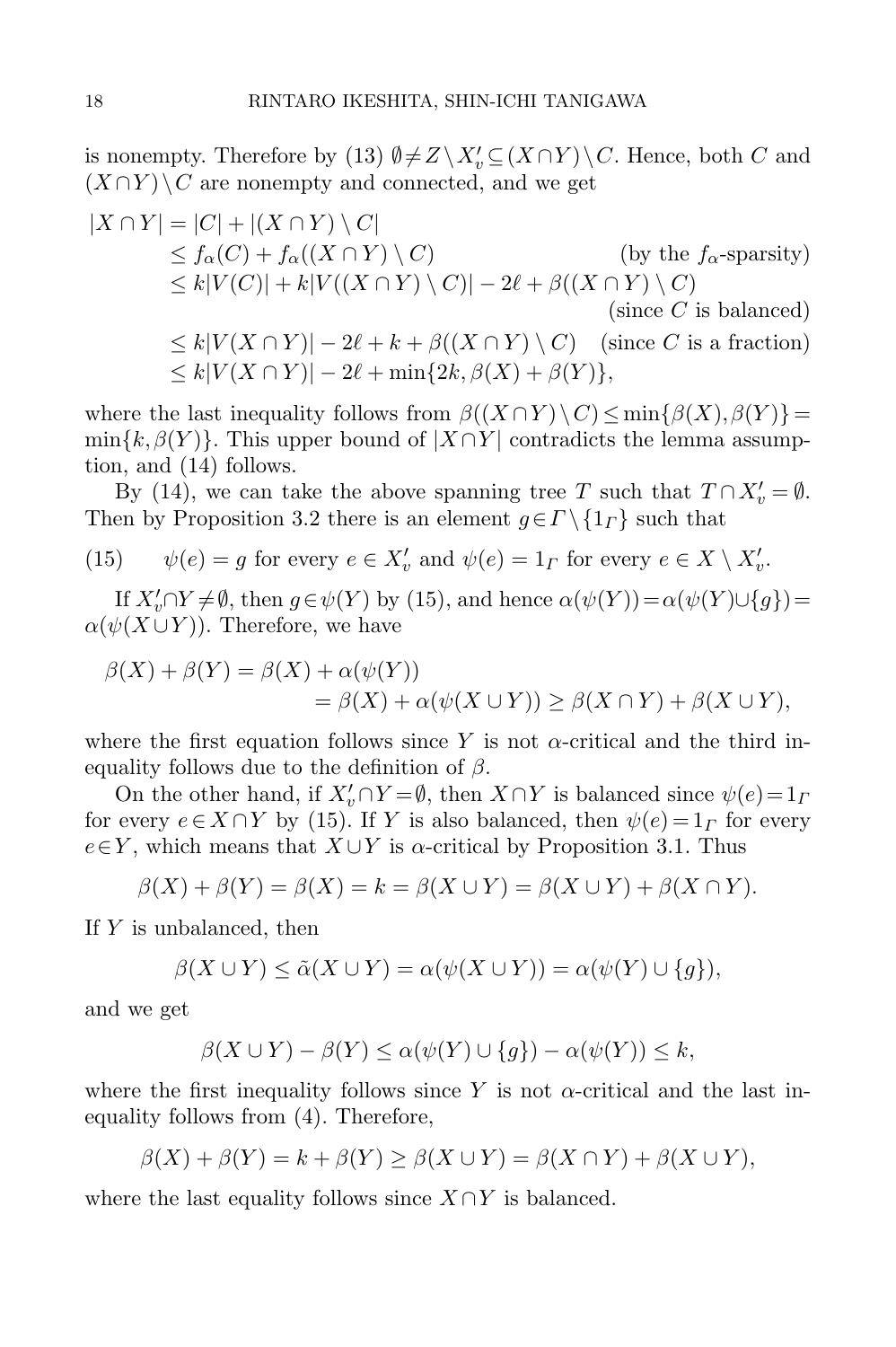(Case 3.) Suppose that both X and Y are  $\alpha$ -critical. If  $X \cap Y$  is not  $\alpha$ critical, then  $X \cap Y$  is balanced by Lemma [4.5.](#page-15-1) Since  $\beta(X \cup Y) \leq \ell$  and  $\beta(Y)=k$ , we get

$$
\beta(X) - \beta(X \cap Y) = k > \ell - k \ge \beta(X \cup Y) - \beta(Y),
$$

as required. Hence we may assume that  $X \cap Y$  is  $\alpha$ -critical. Also, by the cardinality assumption for  $X \cap Y$  with  $\beta(X) + \beta(Y) = 2k$ , we have that  $X \cap Y$  is an  $f_{\alpha}$ -sparse set with  $|X \cap Y| \ge k |V(X \cap Y)| - 2\ell + 2k + 1$ . Hence  $X \cap Y$  is  $f_{\alpha}$ -full. Therefore, by Lemma [4.2,](#page-12-1) there is a unique base v for the near-balancedness of  $X \cap Y$ . Now let  $F_X \subseteq X$  and  $F_Y \subseteq Y$  be extra edge sets for the near-balancedness of  $X$  and the near-balancedness of  $Y$ , respectively. Then  $F_X \cap X \cap Y$  and  $F_Y \cap X \cap Y$  are extra edge sets for the nearbalancedness for  $X \cap Y$ . However, the extra edge set is uniquely determined (up to complementation of non-loop edges) by Lemma [4.4,](#page-14-1) and hence we may assume that  $F_Y$  is taken so that  $F_X \cap X \cap Y = F_Y \cap X \cap Y$ . Moreover, since  $X \cap Y$  has a unique base, the bases of  $X, Y$  and  $X \cap Y$  coincide.

By Lemma [4.3,](#page-14-0)  $G_X-F_X$ ,  $G_Y-F_Y$ , and  $G_{X\cap Y}F_X-F_Y$  are connected, and by  $F_X \cap X \cap Y = F_Y \cap X \cap Y$  we can take the above spanning tree T of  $G_{X \cup Y}$ such that  $T \cap F_X = \emptyset$  and  $T \cap F_Y = \emptyset$ . By Proposition [3.2,](#page-10-0) we get  $\psi(e) = g$  for  $e \in F_X \cup F_Y$  and  $\psi(e) = 1_\Gamma$  for  $e \notin F_X \cup F_Y$ . Therefore by Proposition [3.1](#page-9-0) X∪Y is near-balanced, and moreover it is  $\alpha$ -critical by  $\tilde{\alpha}(X \cup Y) = \alpha(\psi(X \cup Y))$ =  $\alpha({g})>k$ . Therefore, we get  $\beta(X)+\beta(Y)=2k=\beta(X\cup Y)+\beta(X\cap Y)$ . This completes the proof. completes the proof.

For  $F \subseteq E(G)$ , let  $d_F = k|V(F)| - |F|$ . Note that, if G is  $f_{\alpha}$ -sparse, then  $d_F \geq \ell - \beta(F) \geq 0$  for every  $F \in \mathcal{C}(G)$ .

<span id="page-18-0"></span>**Lemma 4.7.** Suppose that  $(G, \psi)$  is  $f_{\alpha}$ -sparse. Then, for any  $f_{\alpha}$ -tight sets  $X, Y \in \mathcal{C}(G)$  with  $X \cap Y \neq \emptyset$ ,  $X \cup Y$  is  $f_{\alpha}$ -tight.

**Proof.** Since  $(G, \psi)$  is  $f_{\alpha}$ -sparse, we have  $d_{X\cup Y} \geq \ell - \beta(X\cup Y)$ , and what we have to prove is  $d_{X\cup Y} \leq \ell - \beta(X \cup Y)$ . In particular, if  $d_{X\cup Y} \leq 0$  holds, then we can conclude that  $X \cup Y$  is  $f_{\alpha}$ -tight.

Let  $G_1 = (V(X) \cap V(Y), X \cap Y)$ . Let  $c_0$  and  $c_1$  be the numbers of trivial and non-trivial connected components in  $G_1$ , where a connected component is said to be trivial if it consists of a single vertex without a loop. Without loss of generality we assume  $\beta(X) \geq \beta(Y)$ . Due to the monotonicity of  $\beta$ , we have  $\beta(Y) \geq \beta(F)$  for each edge set F of the connected component of  $G_1$ .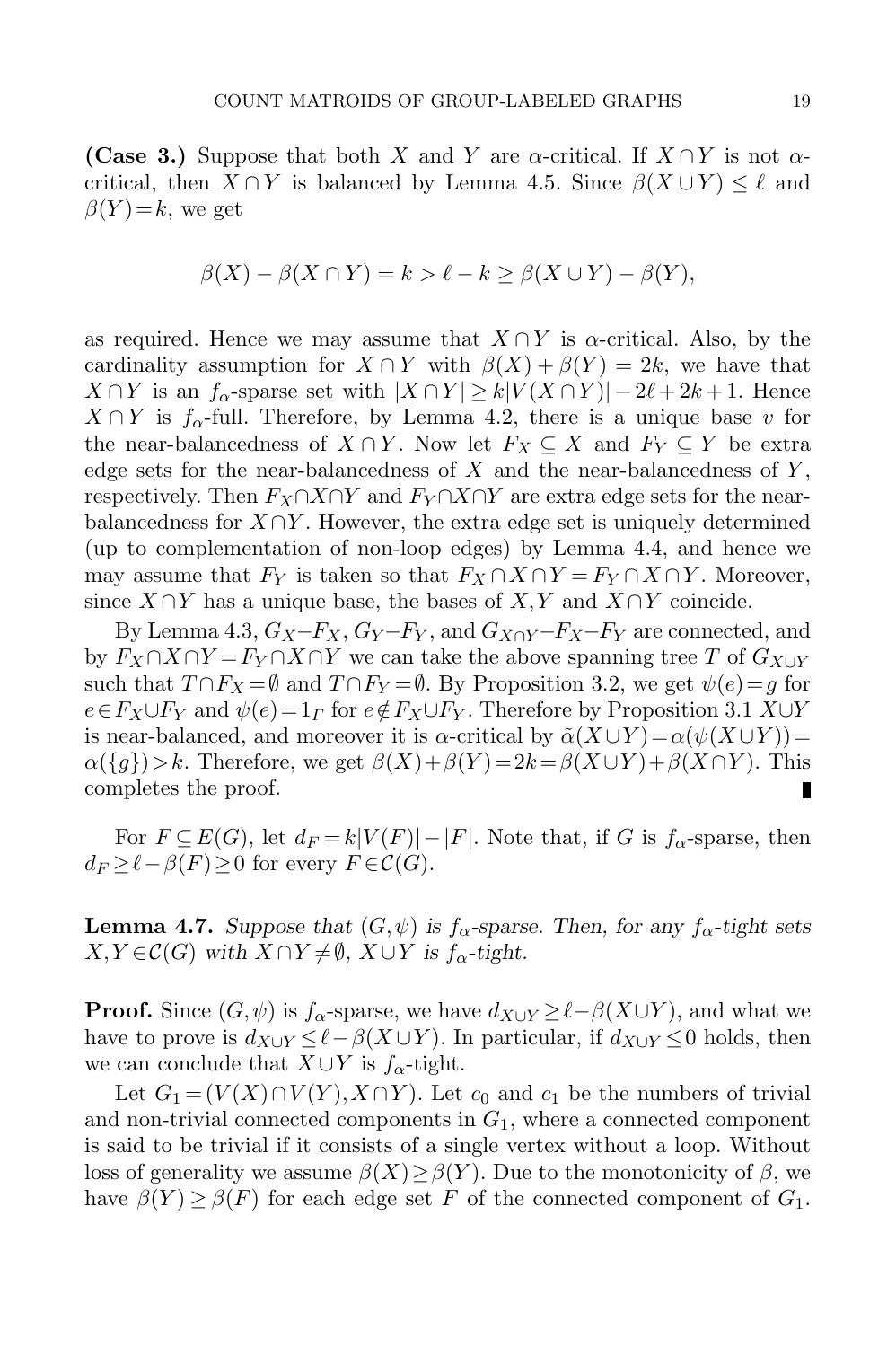Hence

<span id="page-19-3"></span><span id="page-19-0"></span>
$$
d_{X \cup Y} = k|V(X \cup Y)| - |X \cup Y|
$$
  
=  $k(|V(X)| + |V(Y)| - |V(X) \cap V(Y)|) - (|X| + |Y| - |X \cap Y|)$   
(16) =  $d_X + d_Y - kc_0 - d_{X \cap Y}$   
(17) =  $2\ell - \beta(X) - \beta(Y) - kc_0 - d_{X \cap Y}$   
(18)  $\leq 2\ell - \beta(X) - \beta(Y) - kc_0 - (\ell - \beta(Y))c_1$   
(19) =  $\ell - \beta(X) - kc_0 - (\ell - \beta(Y))(c_1 - 1)$ .

<span id="page-19-1"></span>We first remark the following.

<span id="page-19-2"></span>Claim 4.8. If  $d_{X\cup Y} > 0$ , then  $|X \cap Y| > k|V(X \cap Y)| - 2\ell + \beta(X) + \beta(Y)$ ,  $c_0 \leq 1$ , and  $c_1 = 1$  hold.

**Proof.** If  $|X \cap Y| \le k|V(X \cap Y)|-2\ell+\beta(X)+\beta(Y)$ , then  $d_{X \cap Y} =k|V(X \cap Y)| |X \cap Y| \geq 2\ell - \beta(X) - \beta(Y)$ . Combining this with [\(17\)](#page-19-0), we get  $d_{X\cup Y} \leq -k c_0 \leq 0$ . If  $c_1 > 2$ , then we have  $d_{X\cup Y} \leq 0$  by [\(19\)](#page-19-1).

If  $c_1 \leq 1$ , then  $c_1 = 1$  holds by  $X \cap Y \neq \emptyset$ . Now [\(19\)](#page-19-1) implies  $0 \leq d_{X \cup Y} \leq$  $\ell-\beta(X)-kc_0$ , and hence  $kc_0 \leq \ell \leq 2k-1$ . Therefore  $c_0 \leq 1$ .

As remarked at the beginning of the proof,  $d_{X\cup Y} \leq 0$  immediately implies the  $f_{\alpha}$ -tightness of  $X \cup Y$ . Therefore, we may assume  $d_{X \cup Y} > 0$ , and by Claim [4.8](#page-19-2) we have  $c_0 \leq 1$ ,  $c_1 = 1$ , and

<span id="page-19-4"></span>(20) 
$$
|X \cap Y| > k|V(X \cap Y)| - 2\ell + \min\{2k, \beta(X) + \beta(Y)\}.
$$

By  $c_1 = 1$ ,  $X \cap Y$  is connected. We split the proof into two cases depending on the value of  $(c_0, c_1)$ .

(Case 1.) Suppose that  $(c_0, c_1) = (0,1)$ . By [\(16\)](#page-19-3), we have

<span id="page-19-5"></span>(21) 
$$
\ell - \beta(X \cup Y) \le d_{X \cup Y} = d_X + d_Y - d_{X \cap Y} \le \ell - \beta(X) - \beta(Y) + \beta(X \cap Y).
$$

By  $(c_0, c_1) = (0,1)$  and [\(20\)](#page-19-4), we can apply Lemma [4.6](#page-16-0) to get  $\beta(X)+\beta(Y) \ge$  $\beta(X\cap Y)+\beta(X\cup Y)$ . This means that each inequality holds with equality in [\(21\)](#page-19-5), and in particular we get  $d_{X\cup Y} = \ell - \beta(X \cup Y)$ . In other words,  $X \cup Y$  is  $f_{\alpha}$ -tight.

**(Case 2.)** Suppose that  $(c_0, c_1) = (1,1)$ . By [\(16\)](#page-19-3), we have

(22) 
$$
\ell - \beta(X \cup Y) \le d_{X \cup Y} \le d_X + d_Y - d_{X \cap Y} - k
$$

$$
\le \ell - \beta(X) - \beta(Y) + \beta(X \cap Y) - k.
$$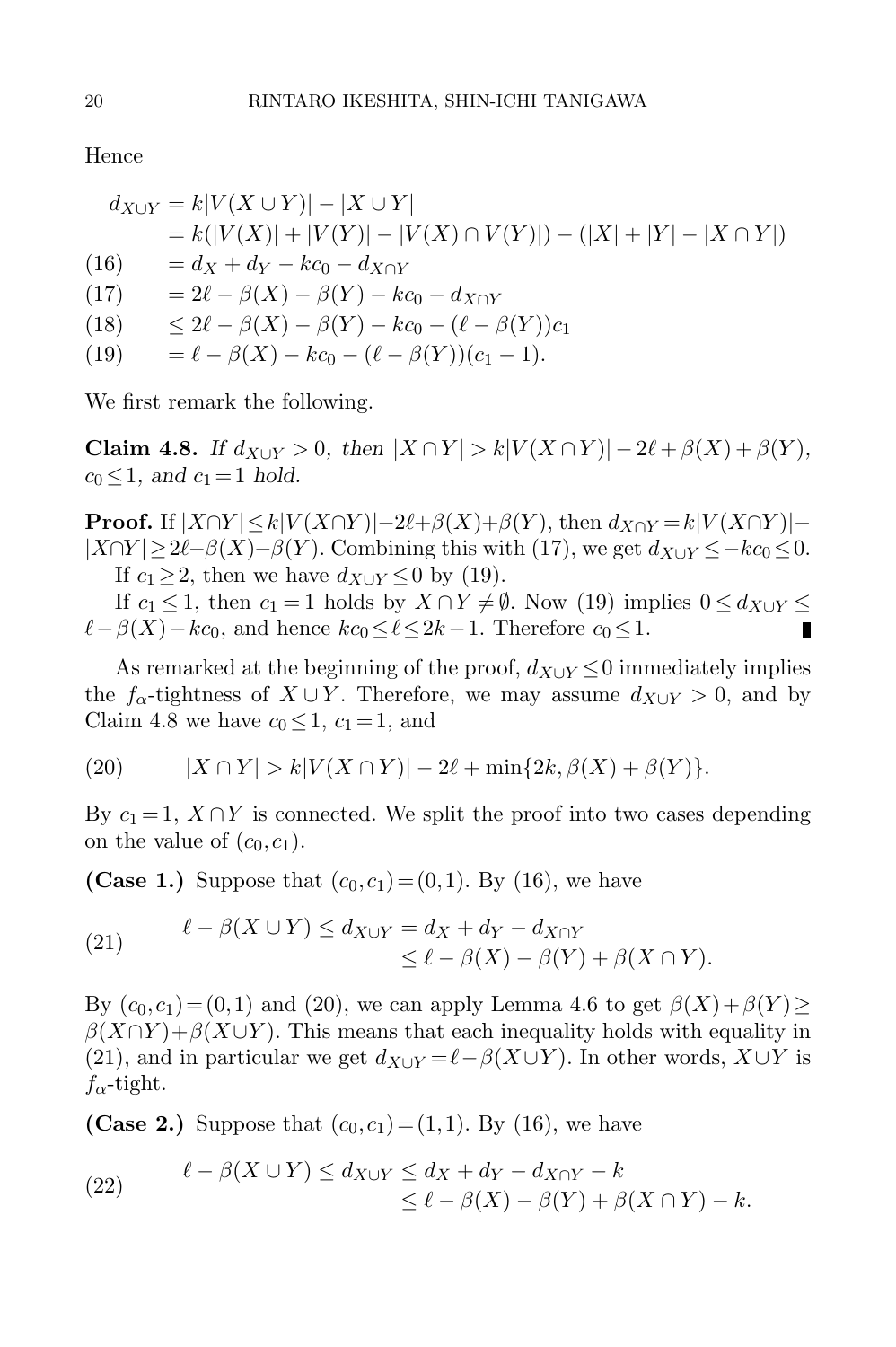

<span id="page-20-0"></span>**Figure 5.** Proof of Lemma [4.7.](#page-18-0) (a)  $G_{X\cup Y}$ , where  $G_X$  is the dotted region and  $G_Y$  is the dashed region. The bold edges represent edges in T. (b)  $(H, \psi')$ .

Hence, to prove  $d_{X\cup Y} = \ell - \beta(X \cup Y)$ , it suffices to show that

<span id="page-20-1"></span>(23) 
$$
\beta(X) + \beta(Y) \ge \beta(X \cup Y) + \beta(X \cap Y) - k.
$$

Let  $v$  be the vertex isolated in  $G_1$ , and assume that all edges in  $G$  incident to v are directed to v. Since  $(c_0, c_1) = (1, 1)$ , there is a unique fraction of v in  $G_Y$  whose edge set intersects X. See Figure [5\(](#page-20-0)a), and denote the edge set of the fraction by  $Y'$ .

We take a spanning tree T of  $G_{X\cup Y}$  such that  $T \cap X \cap Y$  is a spanning tree of  $G_{X\cap Y}$ ,  $T\cap X$  is a spanning tree of  $G_X$ , and  $T\cap Y'_{\mathcal{U}}=\emptyset$ . Let  $\psi'$ be a T-respecting equivalent gain function and let  $\Gamma_Y = \langle Y \rangle_{u,\psi'}$  for some  $u \in V(Y') \setminus \{v\}$ . Take an edge  $e \in Y'_v$  and let  $g = \psi'(e)$ . For each  $f' \in Y'_v$ , there is a closed walk in  $(T \cap Y) \cup \{e, f'\}$  starting at u and passing through e and f' consecutively. The gain of this walk is  $\psi'(e)\psi'(f')^{-1}$ , and hence  $\psi'(e)\psi'(f')^{-1} \in \Gamma_Y$ . This implies

<span id="page-20-2"></span>(24) 
$$
\psi'(f') \in \Gamma_Y g \text{ for each } f' \in Y'_v.
$$

On the other hand, for  $f \in Y \setminus (Y' \cup T)$ , there is a closed walk in  $(T \cap Y) \cup \{e, f\}$ starting at  $u$  and passing through  $e, f$ , and then  $e$  (in the reversed direction for the last e). Its gain is  $g\psi'(f)g^{-1}$ , and we get

<span id="page-20-3"></span>(25) 
$$
\psi'(f) \in g^{-1} \Gamma_Y g \text{ for each } f \in Y \setminus Y'_v.
$$

Also, since  $X \cup Y$  contains a cycle with gain g, we have

<span id="page-20-4"></span>(26) 
$$
\langle X \cup Y \rangle_{u,\psi'} = \langle \psi'(X) \cup \Gamma_Y \cup \{g\} \rangle \text{ in } (G,\psi').
$$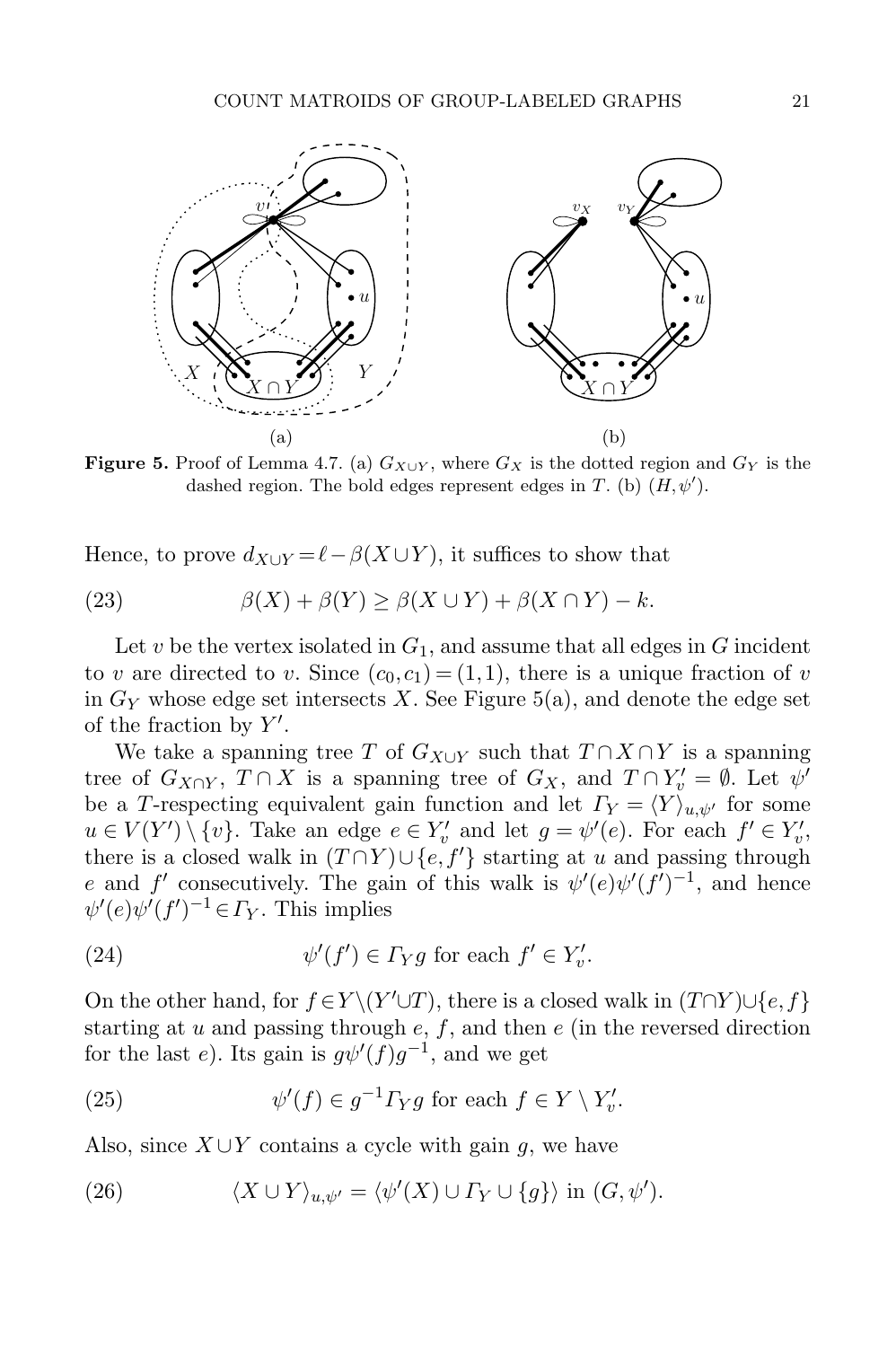Now to see [\(23\)](#page-20-1), we consider  $(H, \psi')$  obtained from  $(G_{X\cup Y}, \psi')$  by splitting v into two vertices  $v_X$  and  $v_Y$  such that all edges in  $X_v$  are incident to  $v_X$  and those in  $Y_v$  are incident to  $v_Y$ . Then  $V(X \cap Y) = V(X) \cap V(Y)$ in the resulting graph (Figure [5\(](#page-20-0)b)), and by Lemma [4.6](#page-16-0) with  $(20)$  we have  $\beta(X)+\beta(Y)\geq \beta(X\cap Y)+\beta(X\cup Y)$  in  $(H,\psi')$ . We now identify the two split vertices of H to get back  $G_{X\cup Y}$ . Then  $\beta(X\cup Y)$  may increase, but we claim that the amount of the increase is bounded by  $k$ . To see this, observe that  $\langle X \cup Y \rangle_{u,\psi'} = \langle \psi'(X) \cup \Gamma_Y \rangle$  in  $(H, \psi')$  by [\(24\)](#page-20-2) and [\(25\)](#page-20-3). On the other hand, by [\(26\)](#page-20-4),  $\langle X \cup Y \rangle_{u,\psi'} = \langle \psi'(X) \cup \Gamma_Y \cup \{g\} \rangle$  in  $(G_{X\cup Y}, \psi')$ . Therefore, if  $\alpha(X \cup Y)$ changes by more than k (i.e.,  $\alpha(\psi'(X) \cup \Gamma_Y \cup \{g\}) - \alpha(\psi'(X) \cup \Gamma_Y) > k$ ), then  $\psi'(X) \cup \Gamma_Y = \{1_\Gamma\}$  by [\(4\)](#page-11-2). This means that  $X \cup Y$  is near-balanced in  $(G, \psi')$ , and  $\beta(X \cup Y)$  is bounded by k after the identification. Hence the increase of the  $\beta$ -value is bounded by k when identifying the split vertices, and we obtain [\(23\)](#page-20-1). П

<span id="page-21-0"></span>**Lemma 4.9.** Let  $X \in \mathcal{C}(G)$  be an  $f_{\alpha}$ -tight set,  $Y \in \mathcal{C}(G)$  be an  $f_{\alpha}$ -full set, and  $e \in E(G) \backslash Y$ . Suppose that  $X \subseteq Y$ ,  $X + e \in C(G)$ , and  $f_{\alpha}(X + e) = f_{\alpha}(X)$ . Then  $f_{\alpha}(Y+e) = f_{\alpha}(Y)$ . Moreover  $Y + e$  is  $f_{\alpha}$ -full.

**Proof.** Since  $f_{\alpha}(X+e) = f_{\alpha}(X)$ , it can be easily checked that both endvertices of e are contained in  $V(X)$  and  $\beta(X) = \beta(X + e)$ . Thus  $|V(Y + e)| =$  $|V(Y)|$ , and for  $f_{\alpha}(Y+e) = f_{\alpha}(Y)$  it suffices to show that  $\beta(Y+e) = \beta(Y)$ . This is trivial if  $\beta(Y) = \ell$ . So we assume  $\beta(Y) < \ell$ .

Since the endvertices of e are contained in  $V(X)$  and  $\beta(X + e) = \beta(X)$ ,  $X + e$  is  $f_{\alpha}$ -full. Moreover, since X is  $f_{\alpha}$ -tight,  $|X| = k|V(X)| - \ell + \beta(X) >$  $k|V(X)|-2\ell+\beta(X+e)+\beta(Y)$  by  $\beta(X+e)=\beta(X)$  and  $\beta(Y)<\ell$ . Therefore, we can apply Lemma [4.6](#page-16-0) to get  $0 = \beta(X+e) - \beta(X) \geq \beta(Y+e) - \beta(Y)$ , implying  $\beta(Y+e) = \beta(Y)$  due to the monotonicity of  $\beta$ . This also implies that  $Y+e$ is  $f_{\alpha}$ -full.

We are now ready to prove Theorem [4.1.](#page-11-4) Our proof also gives an explicit formula for the rank and hence we shall restate it in a different form.

**Theorem 4.10.** Let  $(G, \psi)$  be a *Γ*-labeled graph with  $G = (V, E)$  and  $\mathcal{I}_{\alpha}$ be the family of all  $f_{\alpha}$ -sparse edge subsets in E. Then  $(E,\mathcal{I}_{\alpha})$  is a matroid on the ground-set E. The rank of the matroid is equal to

$$
\min\left\{|E_0| + \sum_{i=1}^t f_\alpha(E_i) \mid E_0 \subseteq E, E_i \in C(G) : \right\}
$$
  

$$
\{E_0, E_1, \dots, E_t\} \text{ is a partition of } E\right\}.
$$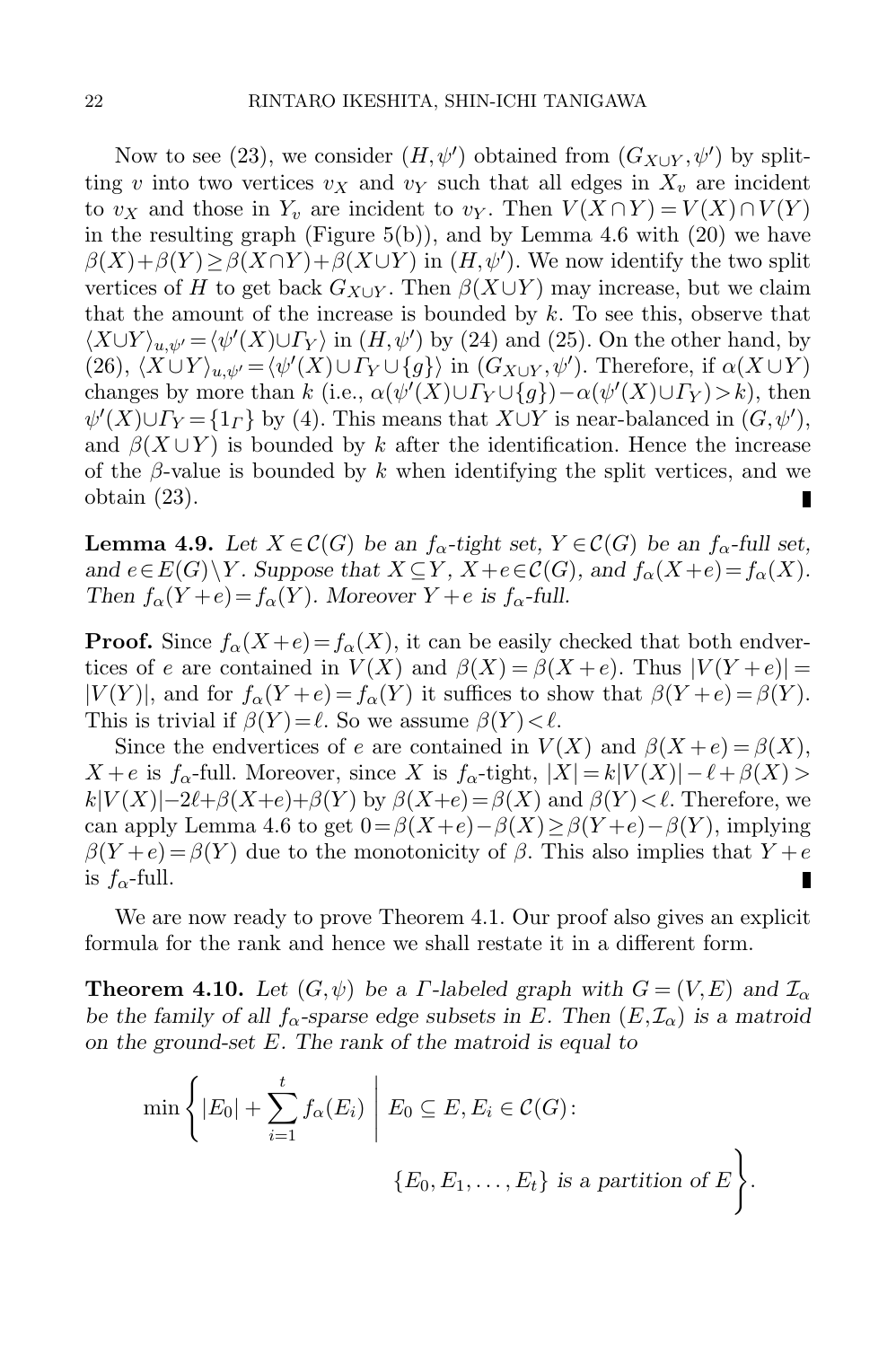**Proof.** We say that a partition  $\mathcal{P} = \{E_0, E_1, \ldots, E_t\}$  of E is valid if  $E_i \in \mathcal{C}(G)$ for  $1 \leq i \leq t$ . For a valid partition  $P$ , we denote  $val(P) = |E_0| + \sum_{i=1}^t f_\alpha(E_i)$ . We shall check the following independence axiom of matroids: (I1)  $\emptyset \in \mathcal{I}_{\alpha}$ ; (I2) for any  $X, Y \subseteq E$  with  $X \subseteq Y, Y \in \mathcal{I}_{\alpha}$  implies  $X \in \mathcal{I}_{\alpha}$ ; (I3) for any  $E' \subseteq E$ , maximal subsets of E' belonging to  $\mathcal{I}_{\alpha}$  have the same cardinality.

It is obvious that  $\mathcal{I}_{\alpha}$  satisfies (I1). Also (I2) follows from the definition of the  $f_{\alpha}$ -sparsity. To see (I3), take a maximal  $f_{\alpha}$ -sparse subset F of E. For any valid partition P, we have  $|F| \leq \text{val}(\mathcal{P})$  by  $|F| = \sum_{i=0}^{t} |F \cap E_i| \leq$  $|F \cap E_0| + \sum_{i=1}^t f_\alpha(E_i) \leq \text{val}(\mathcal{P})$ . We shall prove that there is a valid partition  $P$  of E with  $|F| = \text{val}(P)$ , from which (I3) follows.

Let  $E_0$  be the set of edges which are not contained in any  $f_\alpha$ -tight set in F, and consider the family  $\{F_1, F_2, \ldots, F_t\}$  of all inclusion-wise maximal  $f_{\alpha}$ -tight sets in F. Then  $E_0 \cup \bigcup_{i=1}^t F_i = F$  holds. Since  $F_i \cap F_j = \emptyset$  for every pair  $1 \leq i < j \leq t$  by Lemma [4.7](#page-18-0) and the maximality,  $\mathcal{P}_F = \{E_0, F_1, F_2, ..., F_t\}$ is a valid partition of F and  $|F| = val(\mathcal{P}_F)$  holds.

Now consider an edge  $e = (u,v) \in E \setminus F$ . Since F is a maximal  $f_{\alpha}$ -sparse subset of E, there is a set  $X_e \subseteq F$  with  $X_e + e \in \mathcal{C}(G)$  and  $|X_e + e| > f_\alpha(X_e + e)$ . Let  $A = \{e \in E \setminus F : X_e \in \mathcal{C}(G)\}\$ and  $B = E \setminus (F \cup A).$ 

For each  $e \in A$ , since  $X_e$  is  $f_\alpha$ -sparse, we have  $|X_e| = f_\alpha(X_e) = f_\alpha(X_e + e)$ , which implies that  $X_e$  is  $f_\alpha$ -tight and  $X_e \subseteq F_i$  for some  $1 \leq i \leq t$ . Choose such an  $F_i$  for each  $e \in A$  and define  $E_i = F_i \cup \{e \in A : F_i$  was chosen for  $e\}$  for  $1 \leq i \leq t$ . Then  $\mathcal{P} = \{E_0, E_1, E_2, \ldots, E_t\}$  is a valid partition of  $E \setminus B$ . Moreover, repeated applications of Lemma [4.9](#page-21-0) imply  $f_{\alpha}(F_i)=f_{\alpha}(E_i)$  for every  $1\leq i\leq t$ . Thus  $val(\mathcal{P})= val(\mathcal{P}_F)=|F|.$ 

In order to make  $P$  to a valid partition of E, we update  $P$  by the following process. Consider any  $e \in B$ . Since  $X_e + e$  is connected but  $X_e$  is not, e is a bridge in  $G_{X_e+e}$  and  $X_e$  can be partitioned into two connected parts  $X_e^1$ and  $X_e^2$ . Due to the  $f_{\alpha}$ -sparsity, we have

<span id="page-22-0"></span>(27) 
$$
k|V(X_e)| - \ell + \beta(X_e + e) = f_\alpha(X_e + e) < |X_e + e| \\
 = |X_e^1| + |X_e^2| + 1 \le k|V(X_e)| - 2\ell + \beta(X_e^1) + \beta(X_e^2) + 1,
$$

implying  $\beta(X_e^1) + \beta(X_e^2) \ge \ell + \beta(X_e + e)$ . On the other hand, by the monotonicity of  $\beta$ ,  $\beta(X_e^1) + \beta(X_e^2) \leq \ell + \beta(X_e + e)$ . Therefore we have  $\beta(X_e^1) = \beta(X_e^2) = \beta(X_e + e) = \ell$ , and [\(27\)](#page-22-0) implies that  $X_e^1$  and  $X_e^2$  are  $f_{\alpha}$ -tight. Hence each of  $X_e^1$  and  $X_e^2$  is contained in some  $E_i \in \mathcal{P} \setminus \{E_0\}$ .

If  $X_e^1$  and  $X_e^2$  are both contained in the same  $E_i$ , then we have  $f_\alpha(E_i+e)$  $k|V(E_i+e)| = k|V(E_i)| = f_\alpha(E_i)$  by  $\ell \ge \beta(E_i) \ge \beta(X_e^1) = \ell$ . Hence we update P by replacing  $E_i$  with  $E_i + e$ , which keeps val(P).

If  $X_e^1$  and  $X_e^2$  are not contained in the same  $E_i$ , then without loss of generality assume that  $E_i$  contains  $X_e^i$  for  $i = 1, 2$ . We have  $f_\alpha(E_1 \cup E_2 + e) =$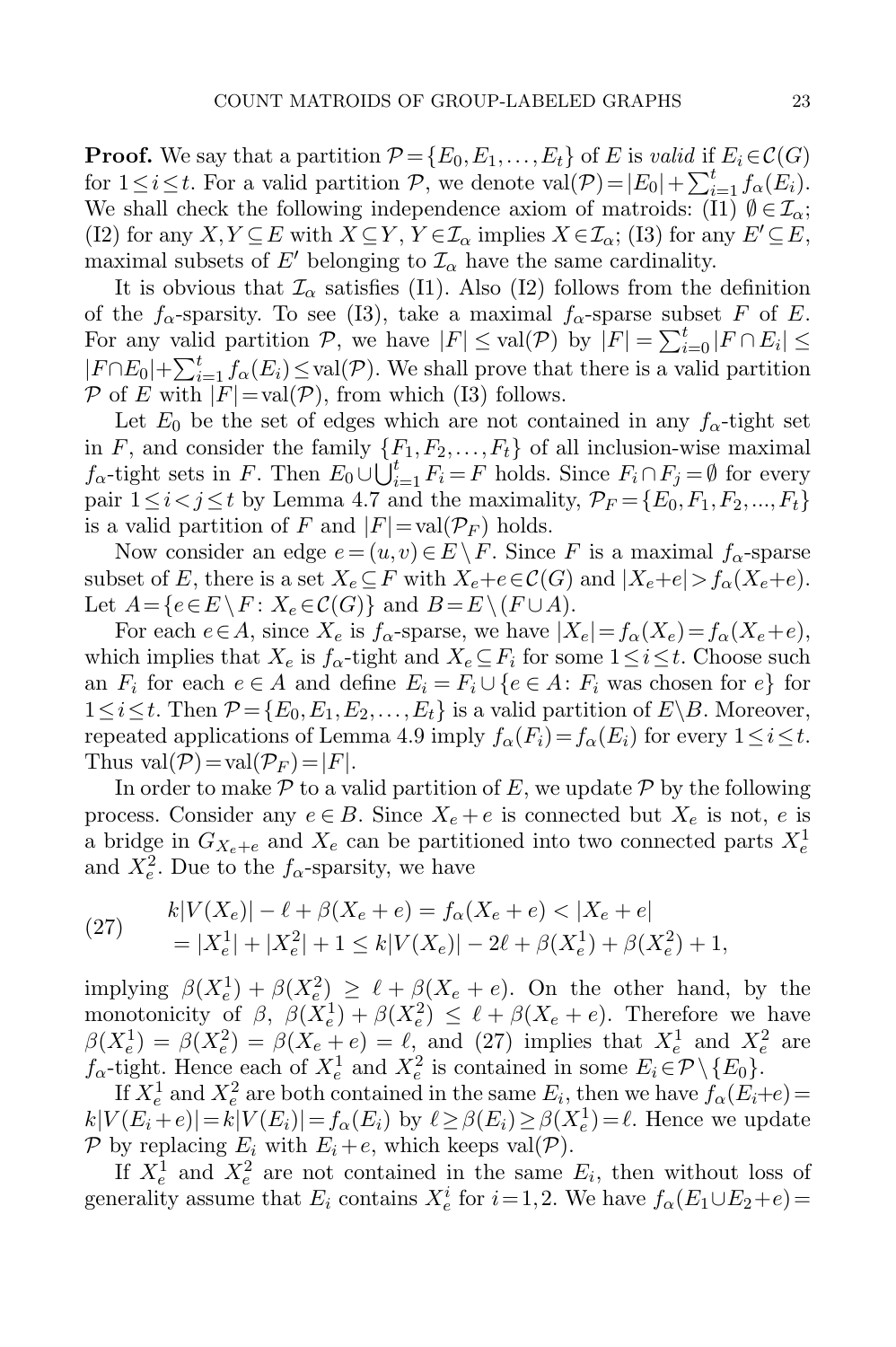$k|V(E_1 \cup E_2 + e)| = k|V(E_1)| + k|V(E_2)| = f_\alpha(E_1) + f_\alpha(E_2)$  by  $\ell \ge \beta(E_i) \ge$  $\beta(X_e^i) = \ell$  for each  $i = 1, 2$ . Therefore we update P by removing  $E_1$  and  $E_2$ from P and inserting  $E_1 \cup E_2 + e$ . This again keeps val(P).

We perform the above modification one by one for each  $e \in B$ . Since each update keeps val( $P$ ), we finally get a valid partition  $P$  of E with  $|F| = \text{val}(P)$ .<br>This completes the proof. This completes the proof.

### 5. Checking the sparsity

Let k and  $\ell$  be two integers with  $k \geq 1$  and  $0 \leq \ell \leq 2k - 1$ , and  $\alpha$  be a polymatroidal function on  $2^{\Gamma}$ . In this section we show how to check the  $f_{\alpha}$ sparsity of a given  $\Gamma$ -labeled graph  $(G, \psi)$  in polynomial time if  $\ell$  is constant. This also gives an algorithm for checking the independence and computing the rank of the matroid induced by  $f_{\alpha}$ . We assume that we are given an oracle that returns  $\alpha(X)$  in polynomial time for each  $X \subseteq \Gamma$ .

We first give an algorithm to compute  $f_{\alpha}(F)$  for a given  $F \in \mathcal{C}(G)$ . We need to show how to compute  $\beta(F)$ . To compute  $\tilde{\alpha}(F)$ , we fist take any spanning tree T in  $G_F$ , and compute the T-respecting equivalent  $\psi'$  by switching. Then  $\psi'(F)$  generates  $\langle F \rangle_{v,\psi'}$  for any  $v \in V(F)$  (see, e.g., [\[7\]](#page-25-10) for a detailed exposition), and hence  $\tilde{\alpha}(F) = \alpha(\psi'(F))$ . Thus  $\tilde{\alpha}(F)$  can be computed in polynomial time.

To compute  $\beta(F)$ , it remains to check whether F is near-balanced. For this, we test whether a vertex  $v \in V(F)$  can be a base or not as follows. We take a spanning tree T of  $G_F$  by extending a spanning forest of  $G_F - v$ , and let  $\psi'$  be a T-respecting equivalent gain function. Proposition [3.1](#page-9-0) implies that v is a base for the near-balancedness of  $F$  if and only if  $F$  is unbalanced and there is a non-identity element  $g \in \Gamma$  such that

- $\psi(e) = 1_\Gamma$  for  $e \in F \backslash F_v$ ,
- for each fraction S of  $G_F$  at v, either  $\psi(e) \in \{1_F, g\}$  or  $\psi(e) \in \{1_F, g^{-1}\}\$ for  $e \in F_v \cap E(S)$ ,
- $\psi(e) \in \{g, g^{-1}\}\$ for every  $(L_v \cap F) \setminus L_v^{\circ}$ .

Thus one can check whether  $v$  can be a base by computing a  $T$ -respecting equivalent gain function  $\psi'$ .

For checking  $f_{\alpha}$ -sparsity, we need the following simple lemma. Recall that the  $(k, \ell)$ -count matroid  $\mathcal{M}_{k,\ell}(G)$  of G consists of the set of all  $(k, \ell)$ -sparse edge sets in  $G$  as the independent set family. It is known and easy to check that a circuit in  $\mathcal{M}_{k,\ell}(G)$  is always connected.

<span id="page-23-0"></span>**Lemma 5.1.**  $(G, \psi)$  is  $f_{\alpha}$ -sparse if and only if G is  $(k,0)$ -sparse and  $|C| \leq$  $f_{\alpha}(C)$  for every nonempty  $C \subseteq E(G)$  that is a circuit in  $\mathcal{M}_{k,\ell'}(G)$  for some  $1 \leq \ell' \leq \ell$ .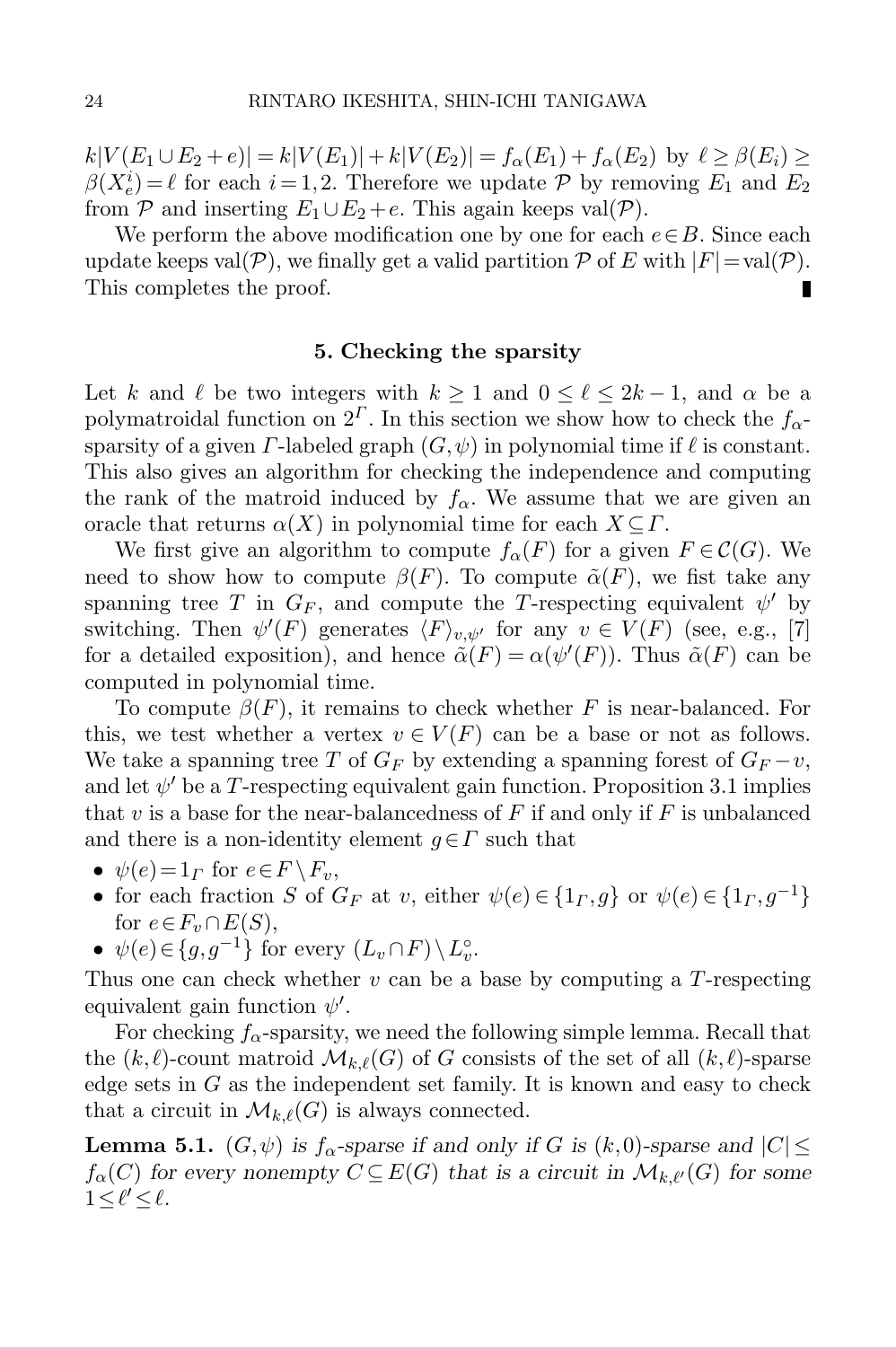**Proof.** The necessity is trivial, and we prove the sufficiency. Suppose to the contrary that  $(G, \psi)$  is not  $f_{\alpha}$ -sparse. Take any  $F \in \mathcal{C}(G)$  such that  $|F| >$  $f_{\alpha}(F)$ . Then  $|F| > f_{\alpha}(F) \ge k|V(F)| - \ell$ . On the other hand, since G is  $(k,0)$ sparse, we have  $|F| \le k |V(F)|$ . Therefore, there is an integer  $\ell'$  with  $1 \le \ell' \le \ell$ such that  $|F|=k|V(F)|-\ell'+1$ . Since F is dependent in  $\mathcal{M}_{k,\ell'}(G)$ , F contains a circuit C in  $\mathcal{M}_{k,\ell'}(G)$ . Note that  $k|V(F)|-\ell'-|F|=-1=k|V(C)|-\ell'-|C|$ . Hence by the monotonicity of  $\beta$ , we get  $0 \le f_\alpha(C) - |C| \le f_\alpha(F) - |F| < 0$ , which is a contradiction.

Based on Lemma [5.1](#page-23-0) we have the following naive algorithm for checking  $f_{\alpha}$ -sparsity:

- 1. Check whether G is  $(k,0)$ -sparse. If G is not  $(k,0)$ -sparse, then  $(G,\psi)$  is not  $f_{\alpha}$ -sparse.
- 2. For each  $\ell'$  with  $1 \leq \ell' \leq \ell$ , enumerate all the circuits in  $\mathcal{M}_{k,\ell'}(G)$  and check wether  $|C| \le f_\alpha(C)$  holds for each circuit C in  $\mathcal{M}_{k,\ell'}(G)$ . If there is a circuit C with  $|C| > f_\alpha(C)$ , then  $(G, \psi)$  is not  $f_\alpha$ -sparse; otherwise it is  $f_{\alpha}$ -sparse.

It is well-known that checking  $(k,0)$ -sparsity can be reduced to computing a maximum matching in an auxiliary bipartite graph of size  $|V(G)|$ , which can be done in  $O(|V(G)|^{3/2})$  time (see, e.g., [\[4\]](#page-25-4)). As for the second step, observe that the number of circuits in  $\mathcal{M}_{k,\ell'}(G)$  is  $O(|V(G)|^{\ell'-1})$ . This can be seen as follows. If  $\mathcal{M}_{k,\ell'}(G)$  is not connected (in the matroid sense), then the number of circuits in each connected component C is  $O(|V(C)|^{\ell'-1})$  by induction and the sum over all components is  $O(|V(G)|^{\ell'-1})$ . Hence we may assume that  $\mathcal{M}_{k,\ell'}(G)$  is connected, and the rank of  $\mathcal{M}_{k,\ell'}(G)$  is  $k|V(G)|-\ell'.$ Since the size of the ground set is at most  $k|V(G)|$  (as G is  $(k,0)$ -sparse), the rank of the dual of  $\mathcal{M}_{k,\ell'}(G)$  is at most  $\ell'$ . Therefore, the number of the hyperplanes in the dual is  $O(|V(G)|^{l'-1})$ , which in turn implies the claimed bound for the number of circuits.

It is known that all the circuits in a matroid can be enumerated in time polynomial in the size of the ground set and the number of the circuits [\[13\]](#page-25-16), if a polynomial-time oracle for the rank function is available. In our case, the number of circuits is polynomial in  $|V(G)|$  (assuming that  $\ell$  is constant) and the rank of  $\mathcal{M}_{k,\ell'}(G)$  can be computed in  $O(|V(G)|^2)$  time (see, e.g., [\[1](#page-25-17)[,8\]](#page-25-18)). Therefore, the second step can also be done in polynomial time.

Developing a practical polynomial time algorithm whose time complexity is  $O(|V(G)|^c)$  for some constant c irrelevant to  $\ell$  is left as an open problem.

Acknowledgement. We thank anonymous referees for valuable comments. This work was supported by JSPS Postdoctoral Fellowships for Research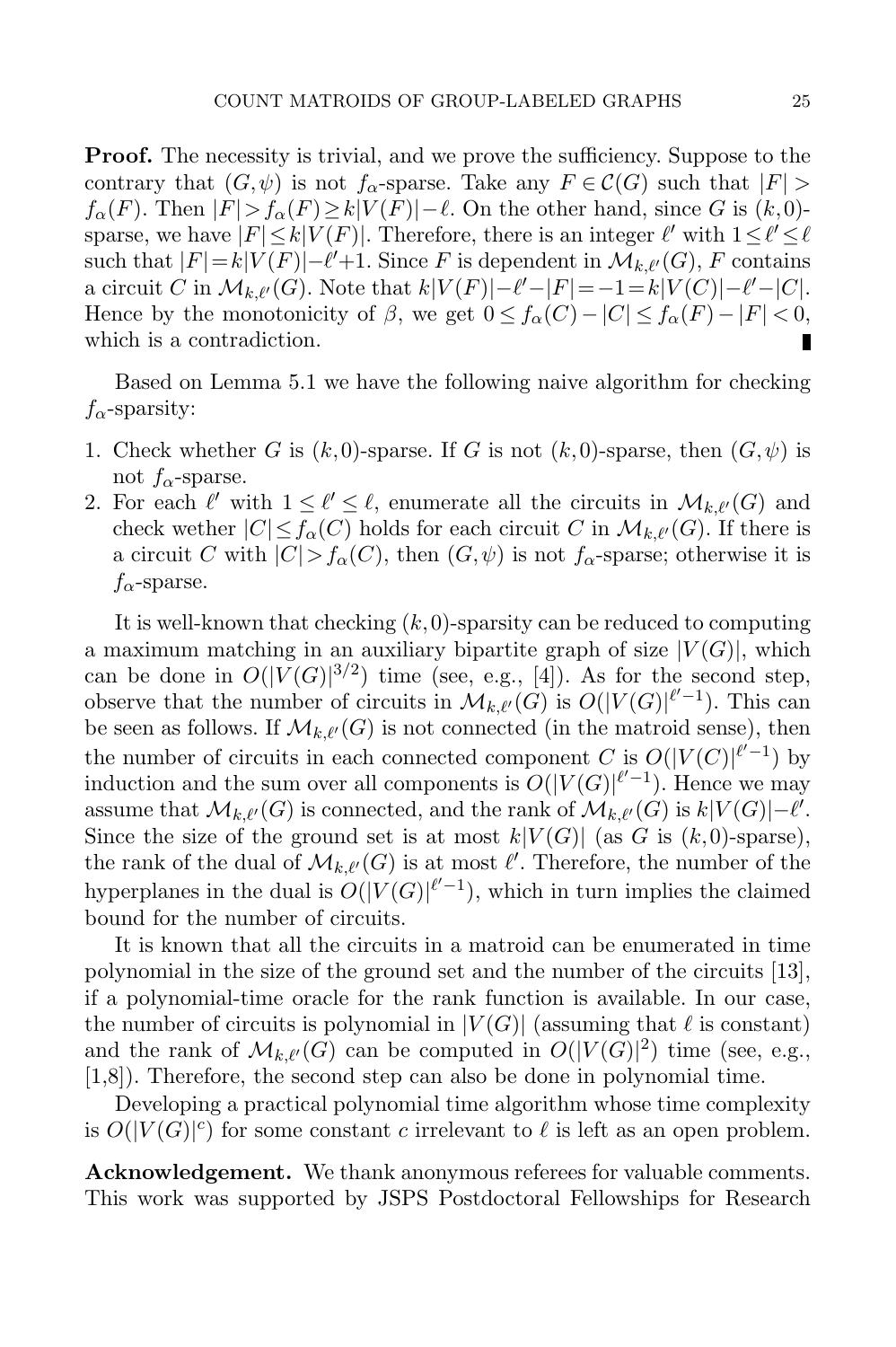Abroad, JSPS Grant-in-Aid for Young Scientist (B) 24740058, and JSPS Grant-in-Aid for Scientific Research (B) 25280004.

## References

- <span id="page-25-17"></span>[1] A. BERG and T. JORDÁN: Algorithms for graph rigidity and scene analysis, *Proc. 11th* Annual European Symposium on Algorithms (ESA), LNCS 2832, (2003), 78–89.
- <span id="page-25-0"></span>[2] T. A. Dowling: A class of geometric lattices based on finite groups, J. Combin. Theory Ser. B  $14$  (1973), 61–86.
- <span id="page-25-15"></span>[3] J. EDMONDS: Submodular functions, matroids, and certain polyhedra, in: Combinatorial Structures and Their Applications (R. Guy, H. Hanani, N. Sauer, and J. Schönheim, eds.), (1970), 69–87.
- <span id="page-25-4"></span>[4] A. Frank: Connections in combinatorial optimization, Oxford Lecture Series in Mathematics and Its Applications, Oxford University Press, (2011).
- <span id="page-25-14"></span>[5] J. L. GROSS and T. W. TUCKER: *Topological graph theory*, Dover, New York, (1987).
- <span id="page-25-13"></span>[6] R. Ikeshita: Infinitesimal rigidity of symmetric frameworks, Master Thesis, University of Tokyo, (2015).
- <span id="page-25-10"></span>[7] T. JORDÁN, V. KASZANITZKY and S. TANIGAWA: Gain-sparsity and symmetry-forced rigidity in the plane, *Discrete* & *Computational Geometry* 55 (2016), 314–372.
- <span id="page-25-18"></span>[8] A. Lee and I. Streinu: Pebble game algorithms and sparse graphs, Discrete Math. 308 (2008), 1425–1437.
- <span id="page-25-6"></span>[9] J. Malestein and L. Theran: Generic combinatorial rigidity of periodic frameworks, Adv. Math. 233 (2013), 291–331.
- <span id="page-25-7"></span>[10] J. Malestein and L. Theran: Frameworks with forced symmetry II: orientationpreserving crystallographic groups, Geometriae Dedicata 170 (2014), 219–262.
- <span id="page-25-11"></span>[11] T. Nixon and B. Schulze: Symmetry-forced rigidity of frameworks on surfaces, Geometriae Dedicata 182 (2016), 163–201.
- <span id="page-25-8"></span>[12] E. Ross: Geometric and combinatorial rigidity of periodic frameworks as graphs on the torus, Ph.D. thesis, York University, Toronto, (2011).
- <span id="page-25-16"></span>[13] P. Seymour A note on hyperplane generation, J. Combin. Theory Ser. B (1994), 61, 88-91.
- <span id="page-25-12"></span>[14] B. Schulze and S. Tanigawa: Infinitesimal rigidity of symmetric frameworks, SIAM Discrete Math. 29 (2015), 1259–1286.
- <span id="page-25-9"></span>[15] S. Tanigawa: Matroids of gain graphs in applied discrete geometry, Trans. Amer. Math. Soc. **367** (2015), 8597-8641.
- <span id="page-25-5"></span>[16] W. WHITELEY: Some matroids from discrete applied geometry, *Contemporary Math*ematics  $197$  (1996), 171–312.
- <span id="page-25-3"></span>[17] G. WHITTLE: A generalisation of the matroid lift construction, *Trans. Amer. Math. Soc.* **316** (1989), 141–159.
- <span id="page-25-1"></span>[18] T. Zaslavsky: Biased graphs "II". the three matroids, J. Combin. Theory Ser. B 51 (1991), 46–72.
- <span id="page-25-2"></span>[19] T. Zaslavsky: Frame matroids and biased graphs, Eur. J. Combin. (1994) 15, 303– 307.